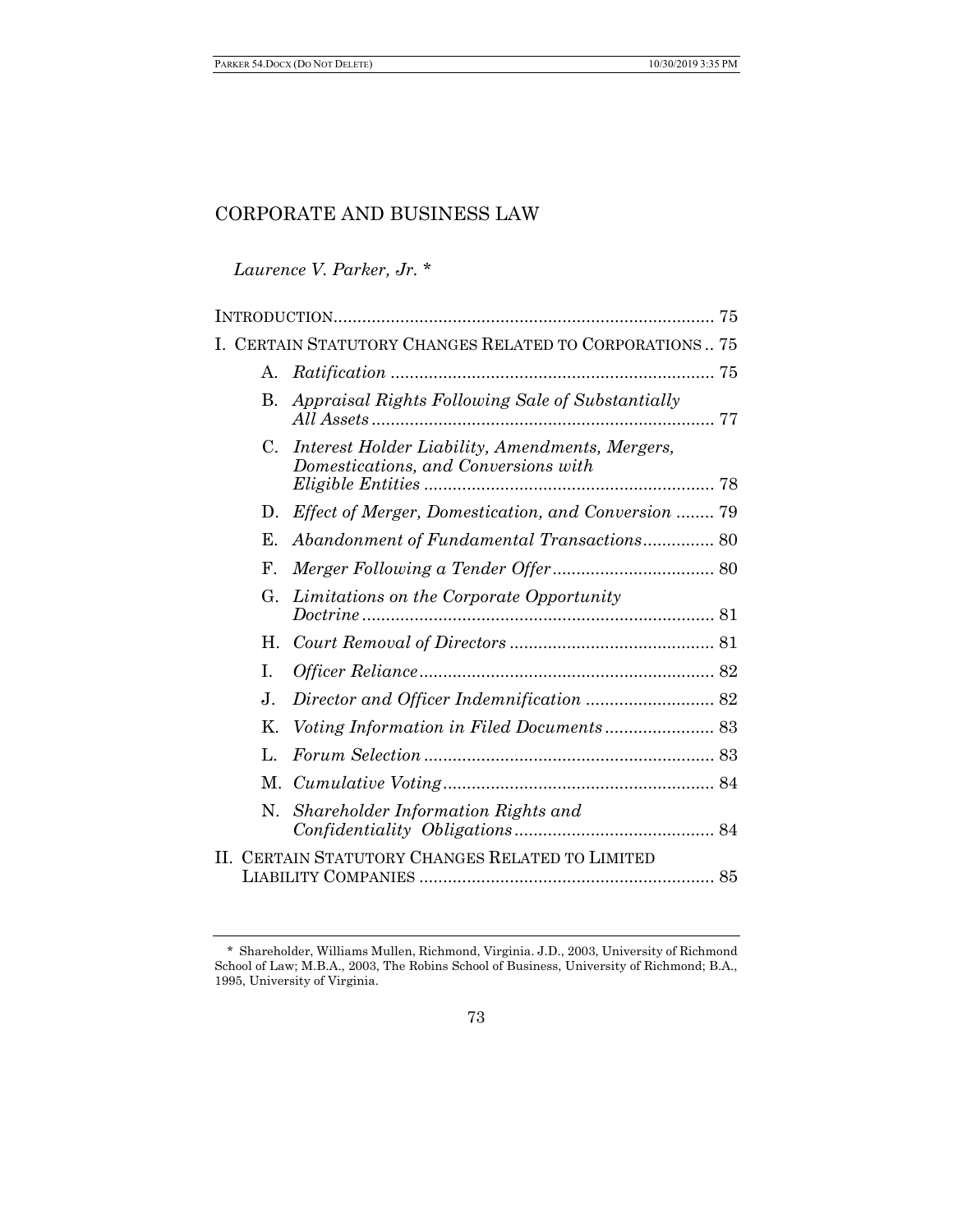| -74 | UNIVERSITY OF RICHMOND LAW REVIEW          | [Vol. 54:73] |
|-----|--------------------------------------------|--------------|
|     |                                            |              |
|     | III. SELECTED CASE AFFECTING CORPORATE AND |              |
|     |                                            |              |
|     |                                            |              |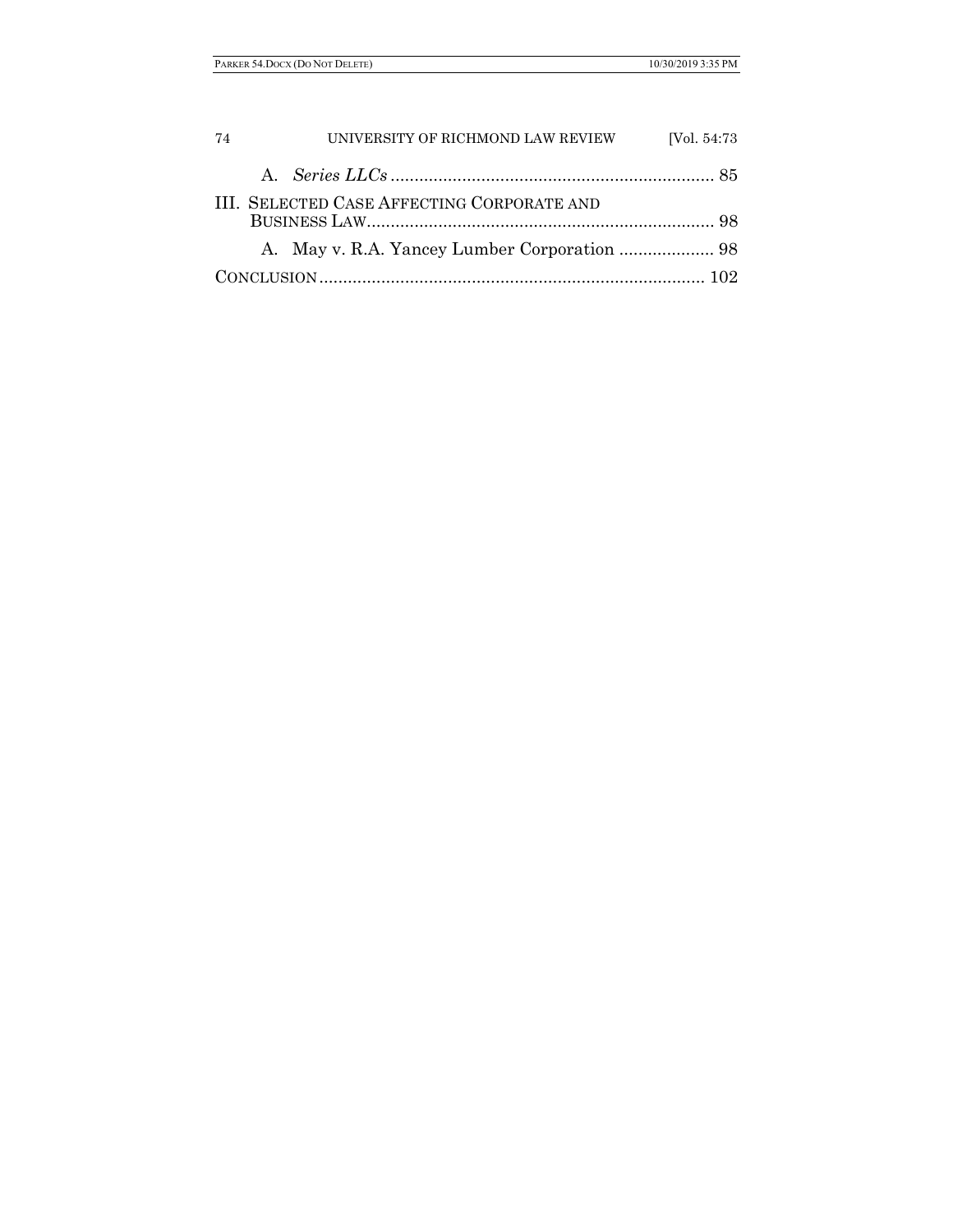#### INTRODUCTION

This year there were a number of significant legislative changes to the Virginia Stock Corporation Act ("VSCA") and the Virginia Limited Liability Company Act. Part I discusses certain statutory changes related to Virginia Corporations. Part II summarizes the changes to VSCA, including changes related to ratification of defective corporate acts, appraisal rights in asset sale transactions, multiple changes related to interspecies transactions, improving and making the effect of merger, domestication, and conversion language more uniform, refining the process for abandoning fundamental transactions, regulating the second step merger following a tender offer, modifying the corporate opportunity doctrine, allowing for a court to remove directors, permitting officer reliance, revising provisions related to officer and director indemnification, simplifying the voting information required in documents filed with the State Corporation Commission ("SCC"), regulating the use of forum selection clauses in governance documents, modifying cumulative voting, and modifying shareholder information rights. Part III describes the Uniform Protected Series Act, which Virginia adopted this year as an amendment to its Limited Liability Company Act. Part IV reviews a Supreme Court of Virginia case addressing the statutory safe harbor permitting an asset sale without shareholder approval and the ability to amend that safe harbor.

## I. CERTAIN STATUTORY CHANGES RELATED TO CORPORATIONS

## A. *Ratification*

In 2014, Delaware added section 204 to the Delaware General Corporation Law, which permits a Delaware Corporation to ratify past actions that may not have been approved in the prescribed manner under the Delaware General Corporation Law or the corporation's articles of incorporation or bylaws.1 This year Virginia followed suit and adopted a provision similar to Delaware.

Virginia now has enabling language in VSCA that permits a corporation to ratify any defective corporate action, which includes, "(i) any corporate action purportedly taken that is, and at the time such corporate action was purportedly taken would have been,

 <sup>1.</sup> DEL. CODE ANN. tit. 8, § 204 (2017); 79 Del. Laws ch. 72, § 22 (2013).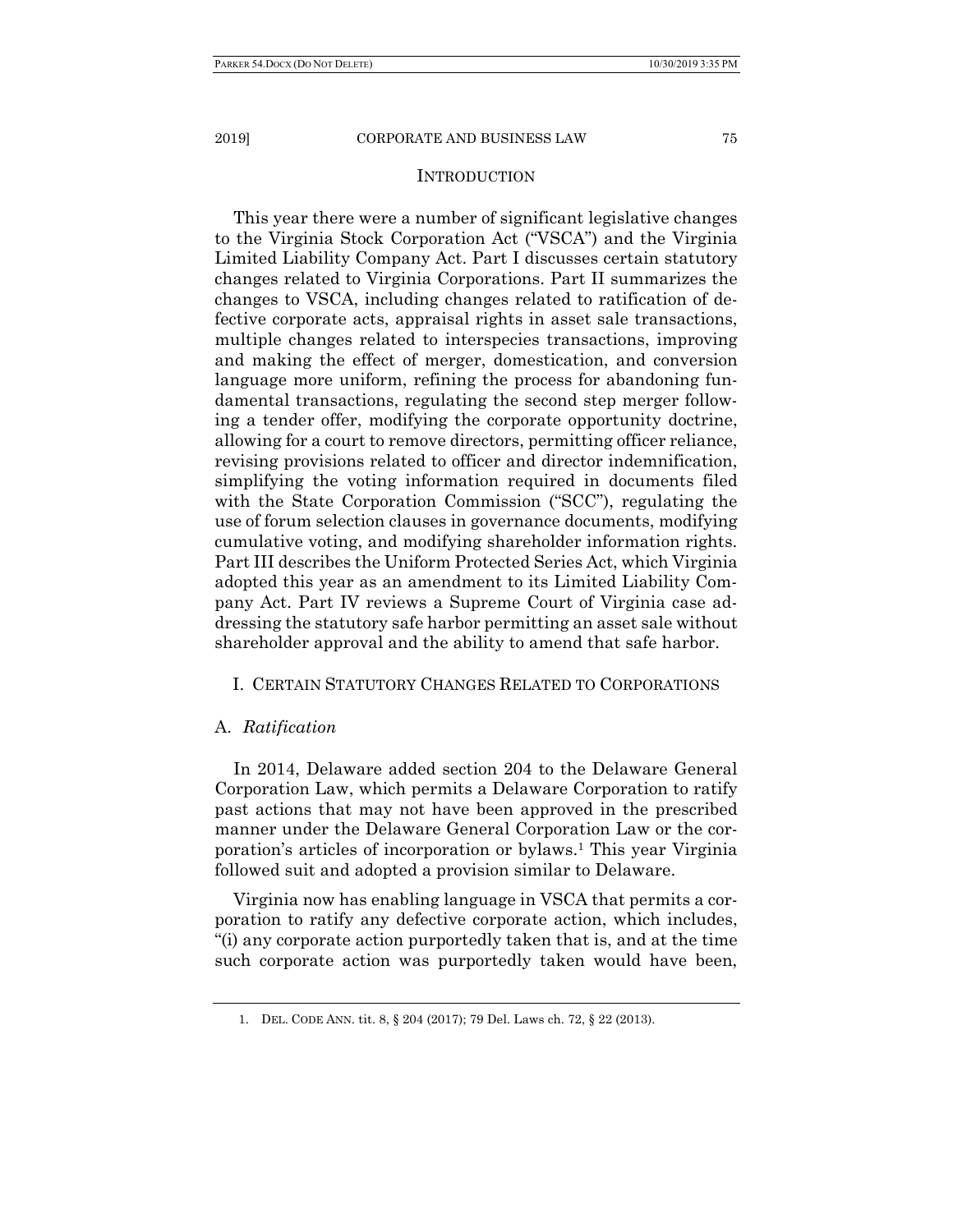within the power of the corporation, but is void or voidable due to a failure of authorization, or (ii) an over-issuance of shares."2 Overissuances include issuances in excess of the authorized number of shares, or shares of an unauthorized class.<sup>3</sup> In order to ratify a defective corporate action, the board must adopt a resolution stating:

 1. The defective corporate action to be ratified and, if the defective corporate action involved the issuance of putative shares, the number and type of putative shares purportedly issued;

2. The date of the defective corporate action;

 3. The nature of the failure of authorization with respect to the defective corporate action to be ratified; and

 4. That the board of directors approves the ratification of the defective corporate action.<sup>4</sup>

Ratifying defective corporate actions that would have otherwise required shareholder approval also requires shareholder approval under the new Article 1.1 of VSCA (the new Ratification Article).5

A defective corporate action that required a filing with the SCC, like an amendment to the articles, a merger, conversion, domestication or dissolution, may also be ratified, and a ratification statement may then be filed with the SCC indicating such action has been ratified.6 A portion of the ratification statement filed with the SCC includes a description of what has happened, including: (1) the description of the defective corporate action; (2) the date of the defective corporate action; (3) how the authorization failed; and (4) "[a] statement that the defective corporate action was ratified in accordance with section 13.1-614.3. . . ."7 The remainder of the ratification statement is more specific to the particular defective corporate action and requires specific information: (1) if there was a filing at the time of the defective corporate action and that filing does not need to be corrected; (2) if there was a filing at the time of the defective corporate action and that filing needs to be corrected;

<sup>2.</sup> Act of Mar. 21, 2019, ch. 734, 2019 Va. Acts \_\_, \_\_ (codified at VA. CODE ANN. § 13.1-614.1 (Cum. Supp. 2019)).

<sup>3</sup>*. Id.* ch. 734, 2019 Va. Acts at \_\_.

<sup>4</sup>*. Id*. ch. 734, 2019 Va. Acts at \_\_ (codified at VA. CODE ANN. § 13.1-614.3(A) (Cum. Supp. 2019)).

<sup>5</sup>*. Id*. ch. 734, 2019 Va. Acts at \_\_ (codified at VA. CODE ANN. §§ 13.1-614.3(C), -614.4 (C)–(D) (Cum. Supp. 2019)).

 <sup>6.</sup> *Id.* ch. 734, 2019 Va. Acts at \_\_ (codified at VA. CODE ANN. § 13.1-614.7(A) (Cum. Supp. 2019)). Amendments to the articles, a merger, conversion, domestication, and dissolution are only some of the actions that require a filing with the SCC. *See* VA. CODE ANN. §§ 13.1-710, -720, -722.5, -722.12, -743 (Cum. Supp. 2019).

<sup>7</sup>*.* Ch. 734, 2019 Va. Acts at \_\_ (codified at VA. CODE ANN. § 13.1-614.7(B)(1)–(4) (Cum. Supp. 2019)).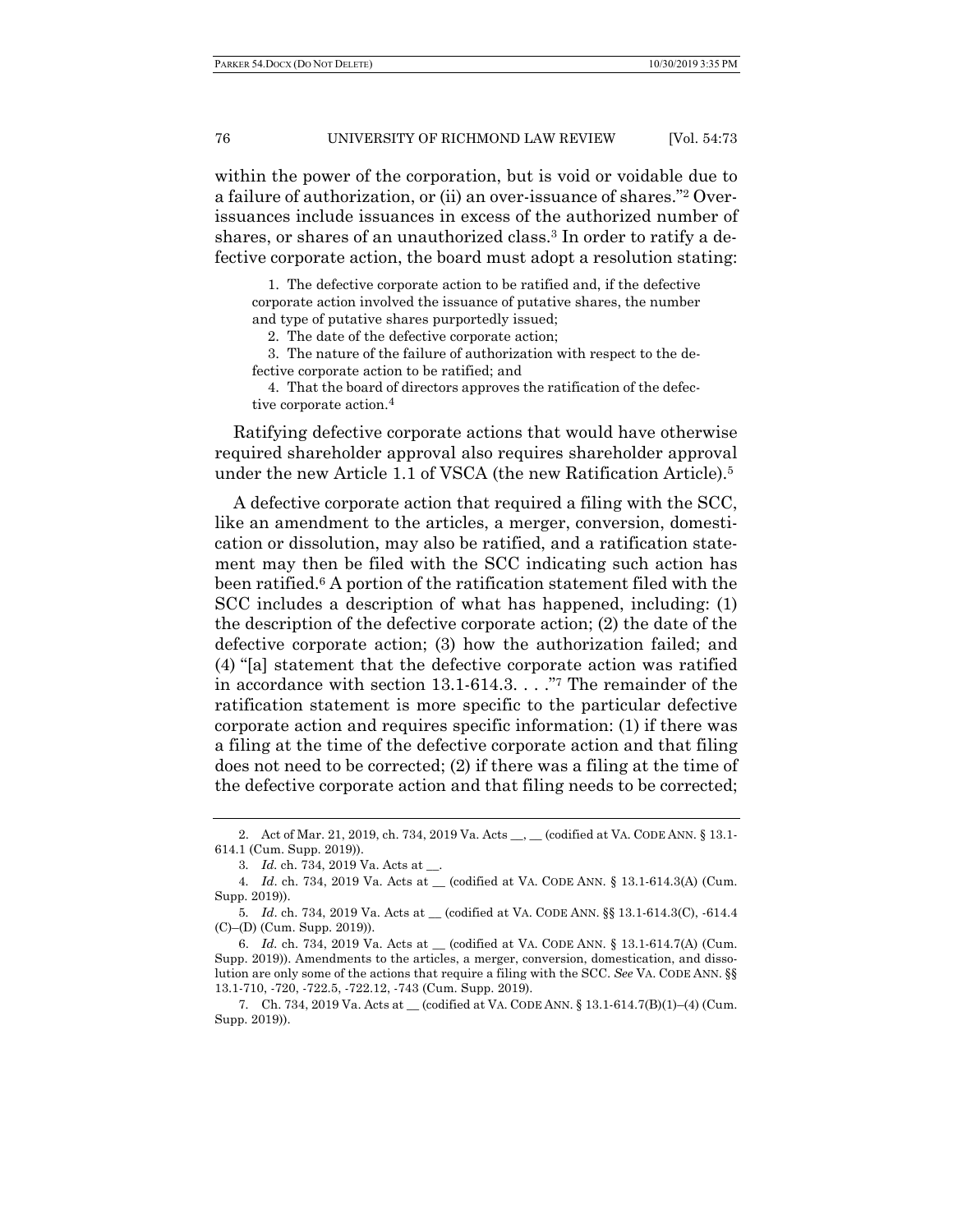or (3) if there was not a filing at the time of the defective corporate action.8 Where a correction to a prior filing is needed or where no filing was previously made, the filing must include "a statement that a filing containing all of the information required to be included under the applicable section or sections of [VSCA] to give effect to such defective corporate action is attached as an exhibit . . . . "9

How the SCC interprets this somewhat vague language when accepting ratification statement filings will be interesting to see. For example, in the case of a merger, does this just require articles and a plan of merger, i.e., the documents necessary to be *filed* to bring about the defective corporate action, or does it also require the long form merger agreement, the board resolution, and the shareholder resolution needed to approve the merger originally, along with those needed to ratify it, i.e., the other documents arguably needed to *give effect* to the defective corporate action?

## B. *Appraisal Rights Following Sale of Substantially All Assets*

This year Virginia significantly narrowed the availability of appraisal rights following a sale of all, or substantially all, assets. Previously, appraisal rights were available in a sale of substantially all assets if the proceeds, less reasonable reserves, were not entirely distributed to the shareholders pro rata in accordance with their shares within one year.10 Now, appraisal rights are only available if a corporation consummates a sale of substantially all assets and that transaction is an interested transaction.11 In this case an "interested transaction" is a sale of all or substantially all assets with an "interested person."12 For purposes of appraisal rights, "interested person" means a person who, except in the case of a tender offer within the last year, holds twenty percent of the voting power, has the power to elect more than twenty-five percent of the directors of the corporation, or is a senior executive officer or

<sup>8.</sup> *Id.* ch. 734, 2019 Va. Acts at \_\_ (codified at VA. CODE ANN. § 13.1-614.7(C)(1)–(3) (Cum. Supp. 2019)).

<sup>9</sup>*. Id.* ch. 734, 2019 Va. Acts at \_\_ (codified at VA. CODE ANN. § 13.1-614.7(C)(3) (Cum. Supp. 2019)).

 <sup>10.</sup> VA. CODE ANN. § 13.1-730(A)(3) (Repl. Vol. 2016).

 <sup>11.</sup> Ch. 734, 2019 Va. Acts at \_\_ (codified as amended at VA. CODE ANN. § 13.1-730(A)(3) (Cum. Supp. 2019)).

 <sup>12.</sup> *Id.* ch. 734, 2019 Va. Acts at \_\_ (codified at VA. CODE ANN. § 13.1-729 (Cum. Supp. 2019)).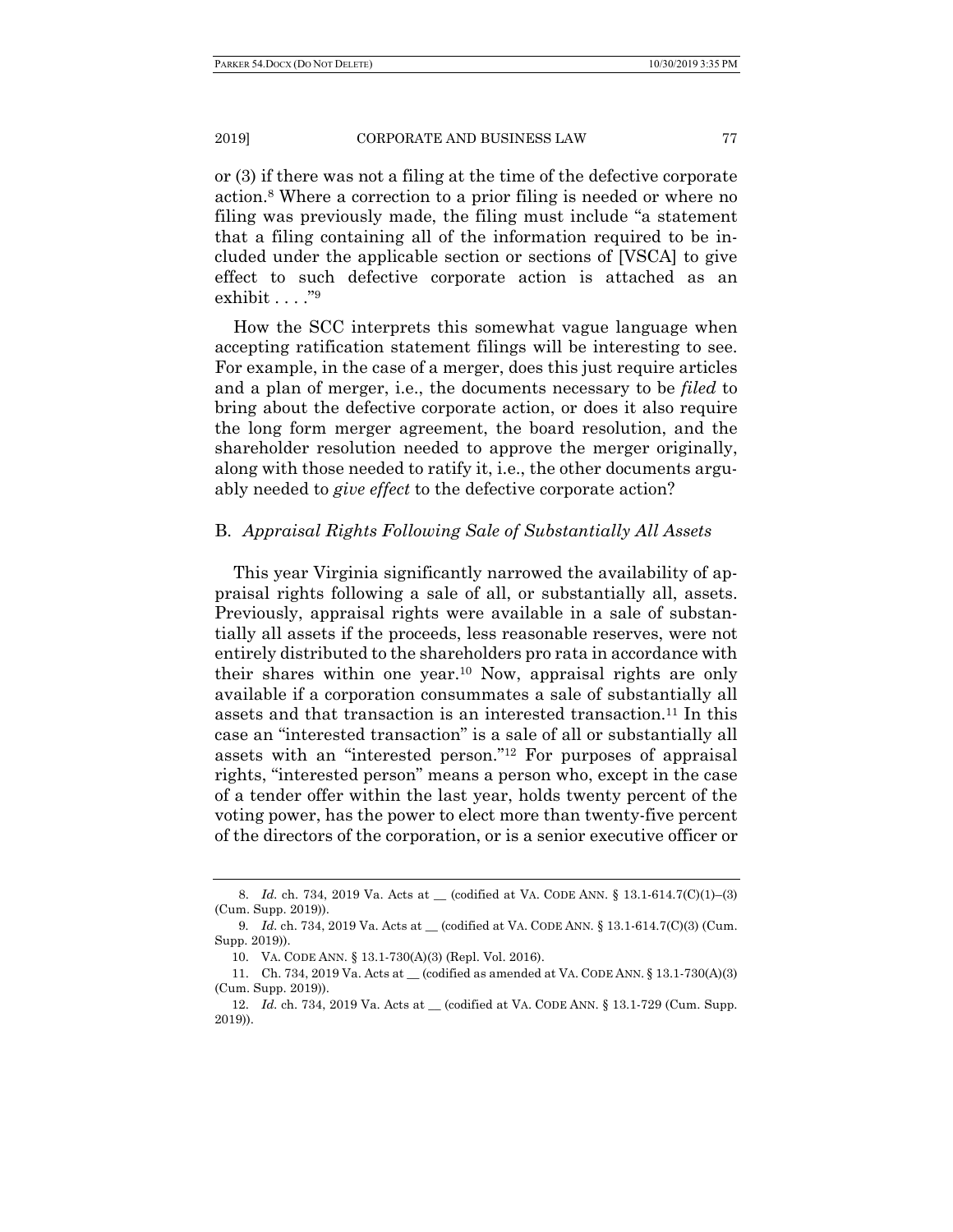director receiving a benefit not generally available to shareholders (excluding certain employment and/or retirement benefits put in place separate from the transaction, similar to what the officer had in place before the transaction or board position with the acquirer).13

## C. *Interest Holder Liability, Amendments, Mergers, Domestications, and Conversions with Eligible Entities*

Significant changes were made throughout VSCA to define the parameters of a Virginia corporation's ability to engage in interspecies transactions, including amendments to articles of incorporation, mergers, conversions, and domestications. The "eligible entities" that may be parties to these transactions, such as domestic or foreign corporations, nonstock corporations, partnerships, limited liability companies, limited partnerships, or business trusts have not changed,<sup>14</sup> but language was added throughout VSCA to address issues that may arise in connection with these interspecies transactions.

An amendment to a corporation's articles of incorporation can include "new interest holder liability," a partnership-like concept where liability is imposed on a shareholder by virtue of the amendment, but only if each shareholder signs a written consent to become subject to the new interest holder liability.15 This new interest holder liability only applies with respect to liabilities that arise after the date of the amendment, and an amendment does not discharge any prior interest holder liabilities.16

New sections 13.1-718(I), 13.1-722.3(7), and 13.1-722.11(B) deal with new interest holder liability incurred in a merger, domestication, or conversion similar to the way the amendment provisions deal with this issue.17 Each shareholder who becomes bound by a new interest holder liability by virtue of a merger, domestication,

<sup>13</sup>*. Id.* ch. 734, 2019 Va. Acts at \_\_ (codified as amended at VA. CODE ANN. § 13.1-729 (Cum. Supp. 2019)).

 <sup>14.</sup> *Compare id.* ch. 734, 2019 Va. Acts at \_\_ (codified at VA. CODE ANN. § 13.1-603 (Cum. Supp. 2019)), *with* VA. CODE ANN. § 13.1-603 (Repl. Vol. 2016).

<sup>15</sup>*.* Ch. 734, 2019 Va. Acts at \_\_ (codified as amended at VA. CODE ANN. § 13.1-707(E)– (F) (Cum. Supp. 2019)).

<sup>16</sup>*. Id.* ch. 734, 2019 Va. Acts at \_\_; *id.* ch. 734, 2019 Va. Acts at \_\_ (codified at VA. CODE ANN. §§ 13.1-721(C), -722.7:1(C), -722.13(C)–(D) (Cum. Supp. 2019)).

 <sup>17.</sup> Ch. 734, 2019 Va. Acts at \_\_ (codified as amended at VA. CODE ANN. §§ 13.2- 718(I), -722.3(7), -722.11(B) (Cum. Supp. 2019)).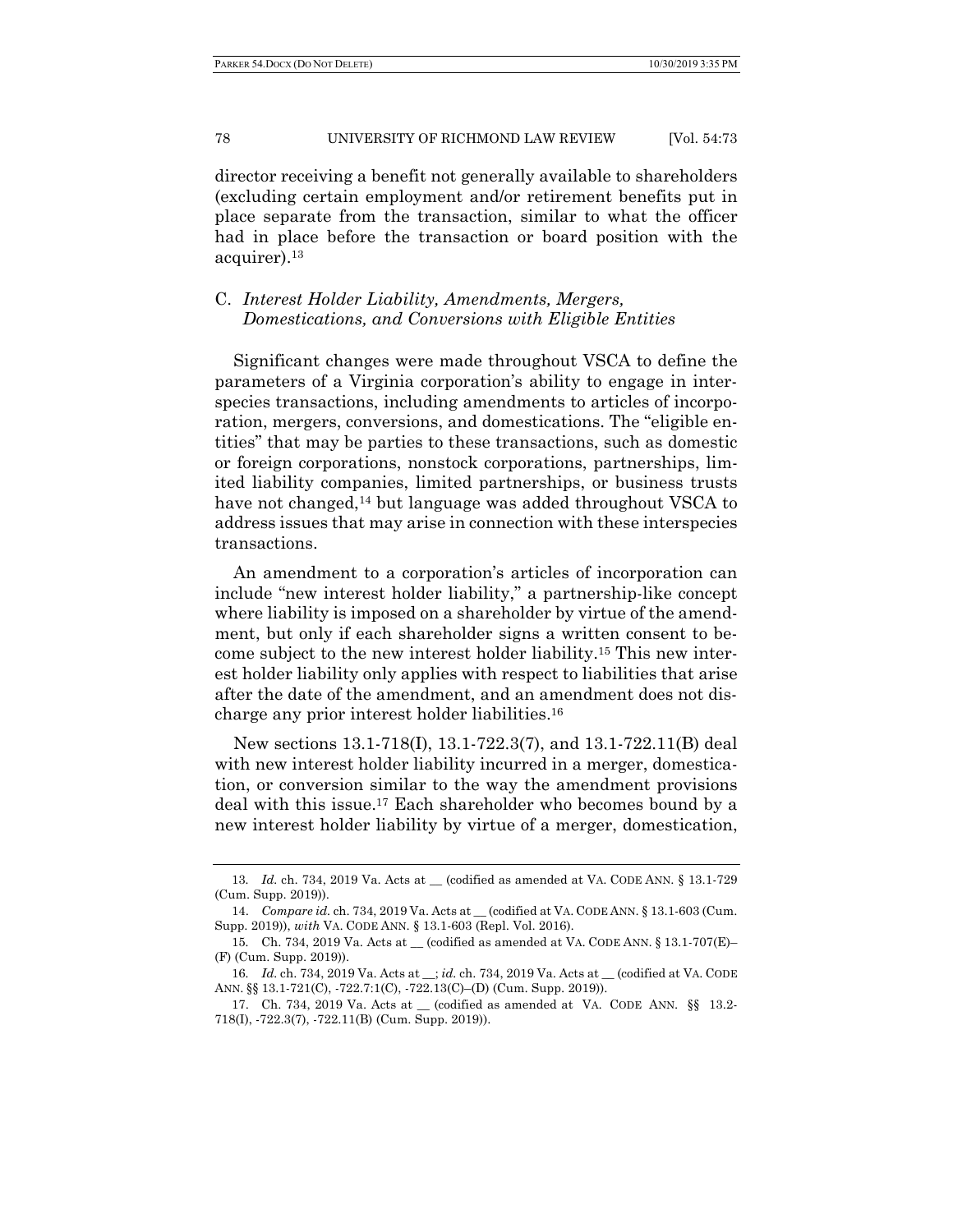or conversion, must sign a written consent to be bound by that new interest holder liability.18 New sections 13.1-721(C), 13.1- 722.7:1(C), and  $13.1-722.13($ C) to (D), also clarify that following a merger, domestication, or conversion, new interest holder liability only applies with respect to liabilities that arise after the date of the transaction, and a transaction does not discharge any prior interest holder liabilities.19

## D. *Effect of Merger, Domestication, and Conversion*

Significant changes were made to VSCA's language regarding the effect of merger. Notably, with regard to assignment of contracts, the language arguably forbidding a transfer of a contract by merger where the "assignment would violate a contractual prohibition on assignment by operation of law" was deleted, and language was added clarifying that a merger is not a transfer.20 Now section 13.1-721(A)(3) reads: "[a]ll property owned by, and every contract right possessed by, each domestic or foreign corporation or eligible entity that merges into the survivor is vested in the survivor without transfer, reversion, or impairment."21 Similarly, language was added making clear that the survivor retains all rights previously held, and all other rights, privileges, franchises, and immunities held by the merging corporations become rights, privileges, franchises, and immunities of the survivor.<sup>22</sup> This change may be an attempt to further clarify that a merger does not bring about a transfer by operation of law and the General Assembly's intent to overturn caselaw that suggested that certain government-issued franchises may not transfer via merger.<sup>23</sup>

<sup>18</sup>*. Id.* ch. 734, 2019 Va. Acts at \_\_ (codified as amended at VA. CODE ANN. §§ 13.1- 718(I), -722.11(7), -722.11(B) (Cum. Supp. 2019)).

<sup>19</sup>*. Id*. ch. 734, 2019 Va. Acts at \_\_ (codified at VA. CODE ANN. §§ 13.1- 721(C), -722.7:1(C), -722.13(C)–(D) (Cum. Supp. 2019)).

 <sup>20.</sup> *Id*. ch. 734, 2019 Va. Acts at \_\_ (codified as amended at VA. CODE ANN. § 13.1-721 (Cum. Supp. 2019)).

<sup>21</sup>*. Id.* ch. 734, 2019 Va. Acts at \_\_ (codified as amended at VA. CODE ANN. § 13.1- 721(A)(3) (Cum. Supp. 2019)).

<sup>22.</sup> *Id.* ch. 734, 2019 Va. Acts at  $\_\_$  (codified at VA. CODE ANN. § 13.1-721(A)(9)–(10) (Cum. Supp. 2019)); *see also id.* ch. 734, 2019 Va. Acts at \_\_ (codified at VA. CODE ANN. § 13.1-721(F) (Cum. Supp. 2019)) (stating that a merger does not trigger a dissolution, liquidation, or winding up of the nonsurviving corporation).

<sup>23</sup>*. See, e.g.*, Metro Van & Storage Co. v. Commonwealth, 216 Va. 544, 221 S.E.2d 127 (1976) (holding that a merger caused the nonsurviving entity to cease to legally exist, requiring revocation of a government-issued certificate).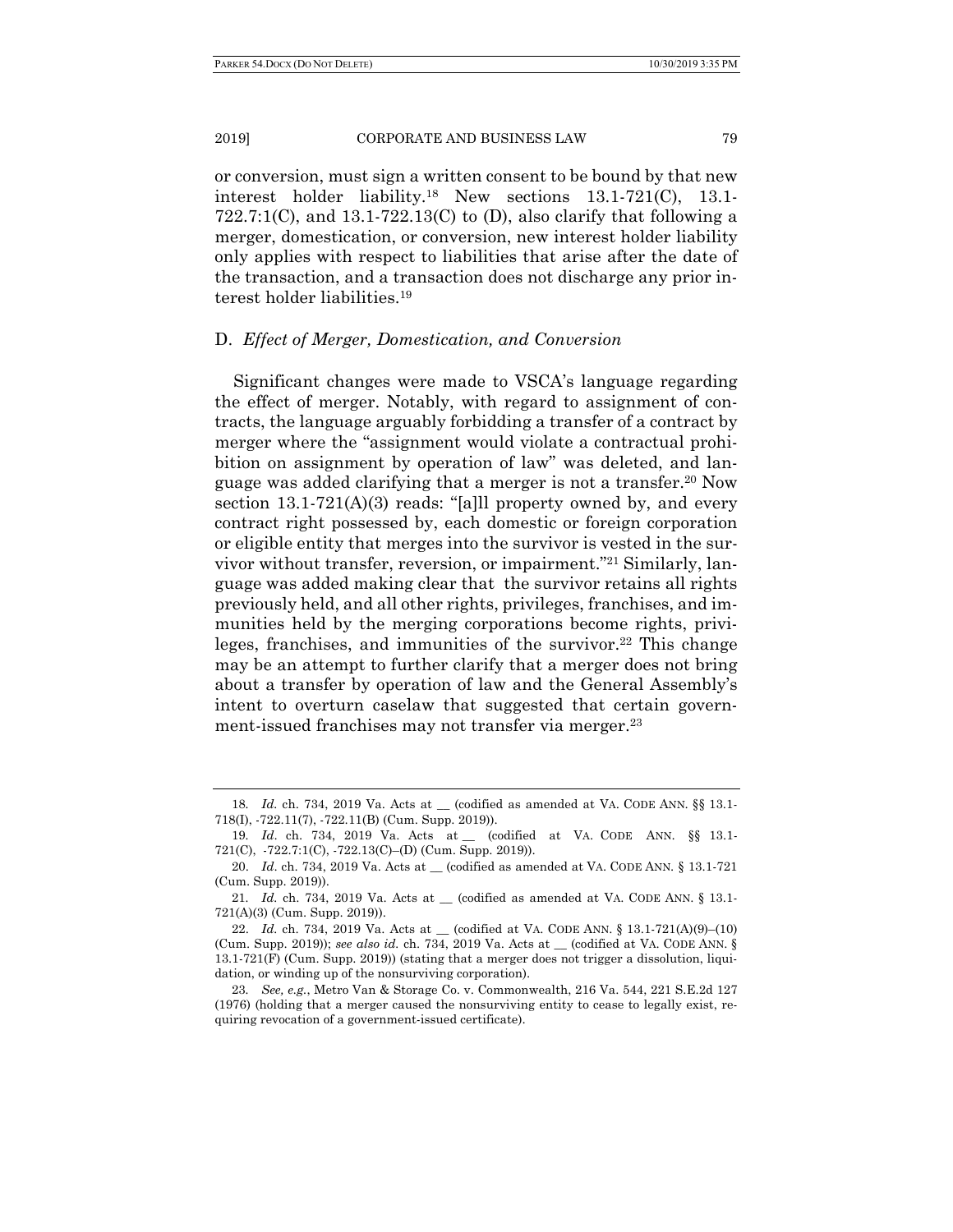A new section addressing the effect of a domestication and the revisions to the effect-of-conversion statute are largely identical to section  $13.1-721(A)(3)$ , except the word "transfer" is strangely omitted from the effect-of-conversion statute.<sup>24</sup>

## E. *Abandonment of Fundamental Transactions*

Virginia modified VSCA provisions regarding abandonment of a merger before the effective time designated in the certificate of merger,<sup>25</sup> and adopted similar abandonment provisions with respect to amendments to articles of incorporation,<sup>26</sup> the plan of domestication,<sup>27</sup> and the plan of conversion.<sup>28</sup> A merger can be abandoned before the effective time designated in the certificate of merger if a statement signed by all parties is filed prior to the effective time.29 This statement must include the name of the corporation, the date of the original filing, the original requested effective date, and a statement that the transaction is being abandoned.30 A similar filing can be made to abandon amendments to articles of incorporation, conversions, or domestications.31

## F. *Merger Following a Tender Offer*

Virginia rewrote VSCA section 13.1-718(G), which had permitted a merger without a shareholder vote following a tender offer.32 The target corporation no longer has to be a public corporation, at

<sup>24</sup>*. Compare* ch. 734, 2019 Va. Acts at \_\_ (codified at VA. CODE ANN. § 13.1-722.7:1 (Cum. Supp. 2019)) ("All property owned by, and every contract right possessed by, the domesticating corporation are the property and contract rights of the domesticated corporation without transfer, reversion, or impairment."), *with* ch. 734, 2019 Va. Acts at \_\_ (codified as amended at VA. CODE ANN. § 13.1-722.13 (Cum. Supp. 2019)) ("All property owned by, and every contract right possessed by, the converting entity remains the property and contract rights of the converted entity without reversion or impairment.").

<sup>25</sup>*. Id.* ch. 734, 2019 Va. Acts at \_\_ (codified as amended at VA. CODE ANN. § 13.1-721.1 (Cum. Supp. 2019)).

<sup>26</sup>*. Id.* ch. 734, 2019 Va. Acts at \_\_ (codified at VA. CODE ANN. § 13.1-712.1 (Cum. Supp. 2019)).

<sup>27.</sup> *Id.* ch. 734, 2019 Va. Acts at \_\_ (codified at VA. CODE ANN. § 13.1-722.6(B)–(C) (Cum. Supp. 2019)).

<sup>28</sup>*. Id.* ch. 734, 2019 Va. Acts at \_\_ (codified as amended at VA. CODE ANN. § 13.1- 722.12:1(B)–(C) (Cum. Supp. 2019)).

<sup>29.</sup> *Id.* ch. 734, 2019 Va. Acts at \_\_ (codified as amended at VA. CODE ANN. § 13.1-718(G) (Cum. Supp. 2019)).

<sup>30</sup>*. Id.* ch. 734, 2019 Va. Acts at \_\_.

 <sup>31.</sup> *See supra* notes 26–28 and accompanying text.

 <sup>32.</sup> VA. CODE ANN. § 13.1-718(G) (Repl. Vol. 2016).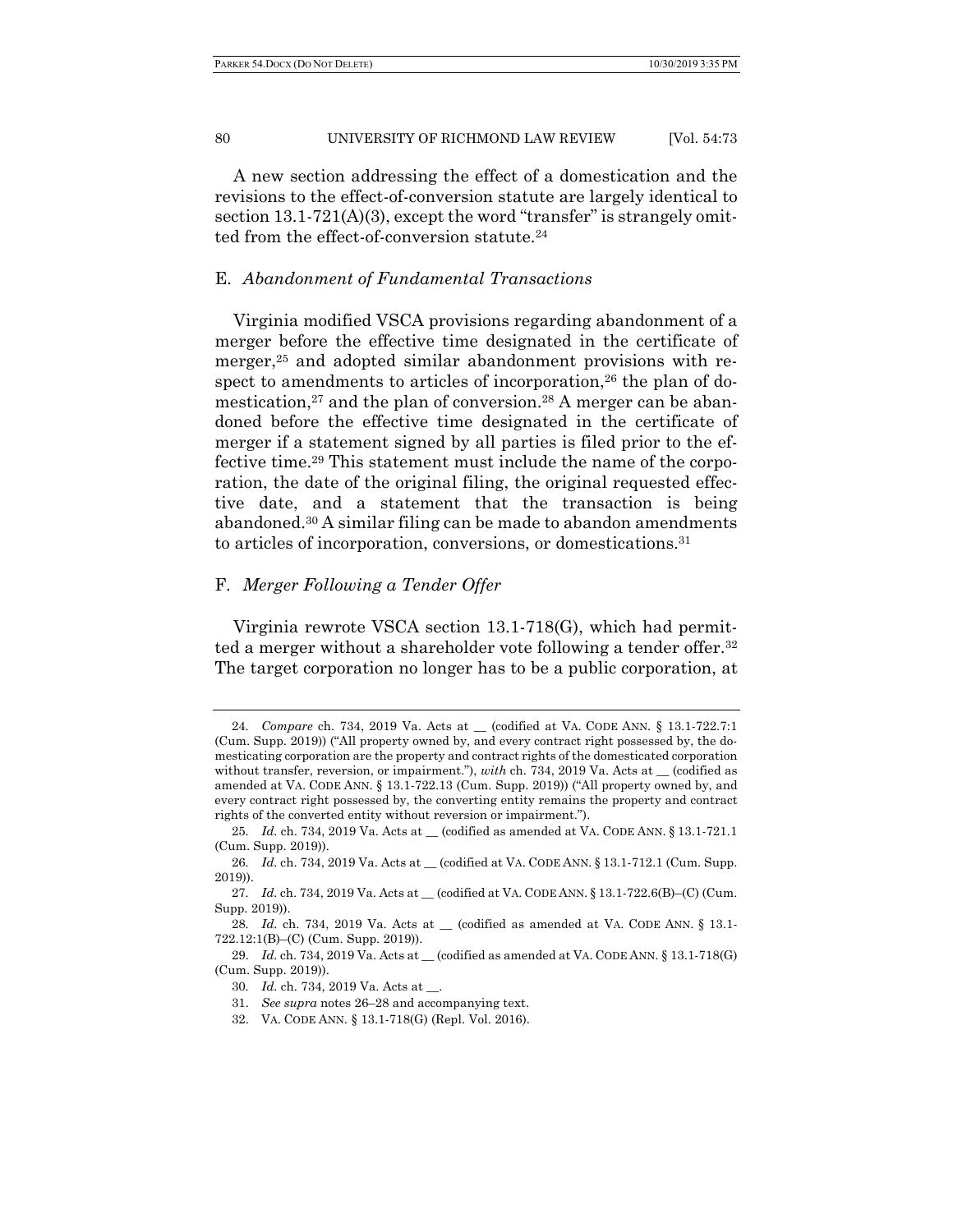least under VSCA.33 Several of the previous conditions to not holding a shareholder vote to consummate a merger following a tender offer were rewritten so a purchaser may tender to purchase all shares (other than those held by the purchaser, its parent, subsidiaries, or by the target corporation, which do not need either to be purchased or to receive merger consideration), and if: (1) it acquires enough shares (including those it or its parent or subsidiaries previously held) to approve a merger; (2) the merger offers the same consideration as is offered in the tender offer; and (3) the merger will be consummated promptly following the offeror's acquisition of a sufficient number of shares via the tender offer.34 Two new conditions were added: (1) the offer must be held open for ten business days; and (2) the offeror must purchase all tendered shares that are not withdrawn.35

## G. *Limitations on the Corporate Opportunity Doctrine*

Virginia added express enabling language to VSCA that permits a corporation, in its articles of incorporation, to eliminate the duty of a director, or any other person, to present business opportunities to the corporation.36 For these concepts to apply to officers, the board must approve its application to the specific officer, and the board may limit the application of the provision to one or more officers.<sup>37</sup>

## H. *Court Removal of Directors*

Virginia added section 13.1-681.1 to VSCA, which allows a corporation or shareholders in a derivative proceeding to seek the removal of a director if the court finds that:

(i) the director engaged in fraudulent conduct with respect to the corporation or its shareholders, grossly abused the position of director, or intentionally inflicted harm on the corporation and (ii) considering the

<sup>33</sup>*.* Ch. 734, 2019 Va. Acts at \_\_ (codified as amended at VA. CODE ANN. § 13.1-718(G) (Cum. Supp. 2019)) (deleting "[t]he corporation is a public corporation"). Whether a tender offer is feasible under state and federal securities laws is beyond the scope of this Article.

<sup>34</sup>*. Id*. ch. 734, 2019 Va. Acts at \_\_.

<sup>35</sup>*. Id*. ch. 734, 2019 Va. Acts at \_\_.

<sup>36</sup>*. Id*. ch. 734, 2019 Va. Acts at \_\_ (codified at VA. CODE ANN. § 13.1-619(B)(5) (Cum. Supp. 2019)).

<sup>37</sup>*. Id*. ch. 734, 2019 Va. Acts at \_\_.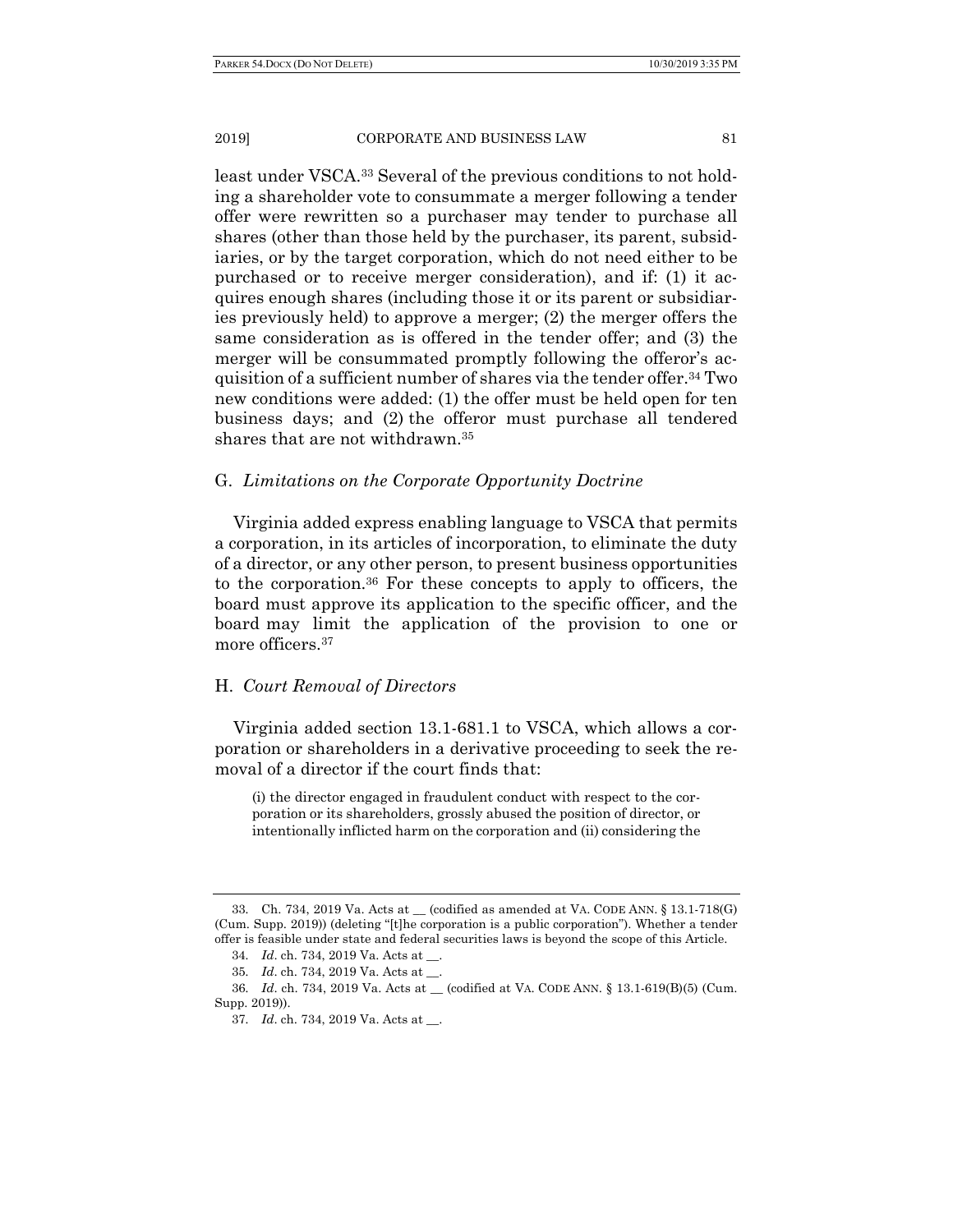director's course of conduct and the inadequacy of other available remedies, removal would be in the best interest of the corporation.38

## I. *Officer Reliance*

Section 13.1-694(B) was added to VSCA to allow officers the ability to rely on others in a similar, but not identical, fashion to the way directors may rely on others under section 13.1-690.B.<sup>39</sup> Officers, but not directors, may rely on responsibilities properly delegated to or information, opinions, reports, or statements made by one or more employees "whom the officer believes in good faith to be reliable and competent" in performing the responsibilities delegated or providing the applicable information, opinions, reports, or statements.40 Like a director, an officer may rely on information, opinions, reports, or statements from legal counsel, public accountants, or other persons retained by the corporation.41 However, the officer may only do so if he believes in good faith that the matters are within the person's professional or expert competence, similar to those directors or those to which the particular person merits confidence, which is different from the director's standard.42

## J. *Director and Officer Indemnification*

While it was previously clear that for a Virginia corporation, an amendment to its articles of incorporation or bylaws could not alter the corporation's obligation to indemnify for matters arising prior to the amendment, revisions to VSCA this year made it clear that board or shareholder resolutions also cannot alter the corporation's obligation to indemnify for matters arising prior to the adoption of those resolutions.43 In addition, subsection E was added to regulate

<sup>38</sup>*. Id*. ch. 734, 2019 Va. Acts at \_\_ (codified at VA. CODE ANN. § 13.1-681.1(A) (Cum. Supp. 2019)).

<sup>39</sup>*. Id*. ch. 734, 2019 Va. Acts at \_\_ (codified at VA. CODE ANN. § 13.1-694(B) (Cum. Supp. 2019)).

<sup>40</sup>*. Id*. ch. 734, 2019 Va. Acts at \_\_ (codified at VA. CODE ANN. § 13.1-694(B)(1)–(2) (Cum. Supp. 2019)).

<sup>41</sup>*. Id*. ch. 734, 2019 Va. Acts at \_\_.

<sup>42</sup>*. Id*. ch. 734, 2019 Va. Acts at \_\_.

<sup>43</sup>*. Id*. ch. 734, 2019 Va. Acts at \_\_ (codified at VA. CODE ANN. § 13.1-704(D) (Cum. Supp. 2019)). Delaware adopted a similar provision in title 8, section 145(g) of the Delaware General Corporation Law in 2009 after Schoon v. Troy Corp., 948 A.2d 1157 (Del. Ch. 2008). *See* DEL. CODE ANN. tit. 8, § 145(g) (2019).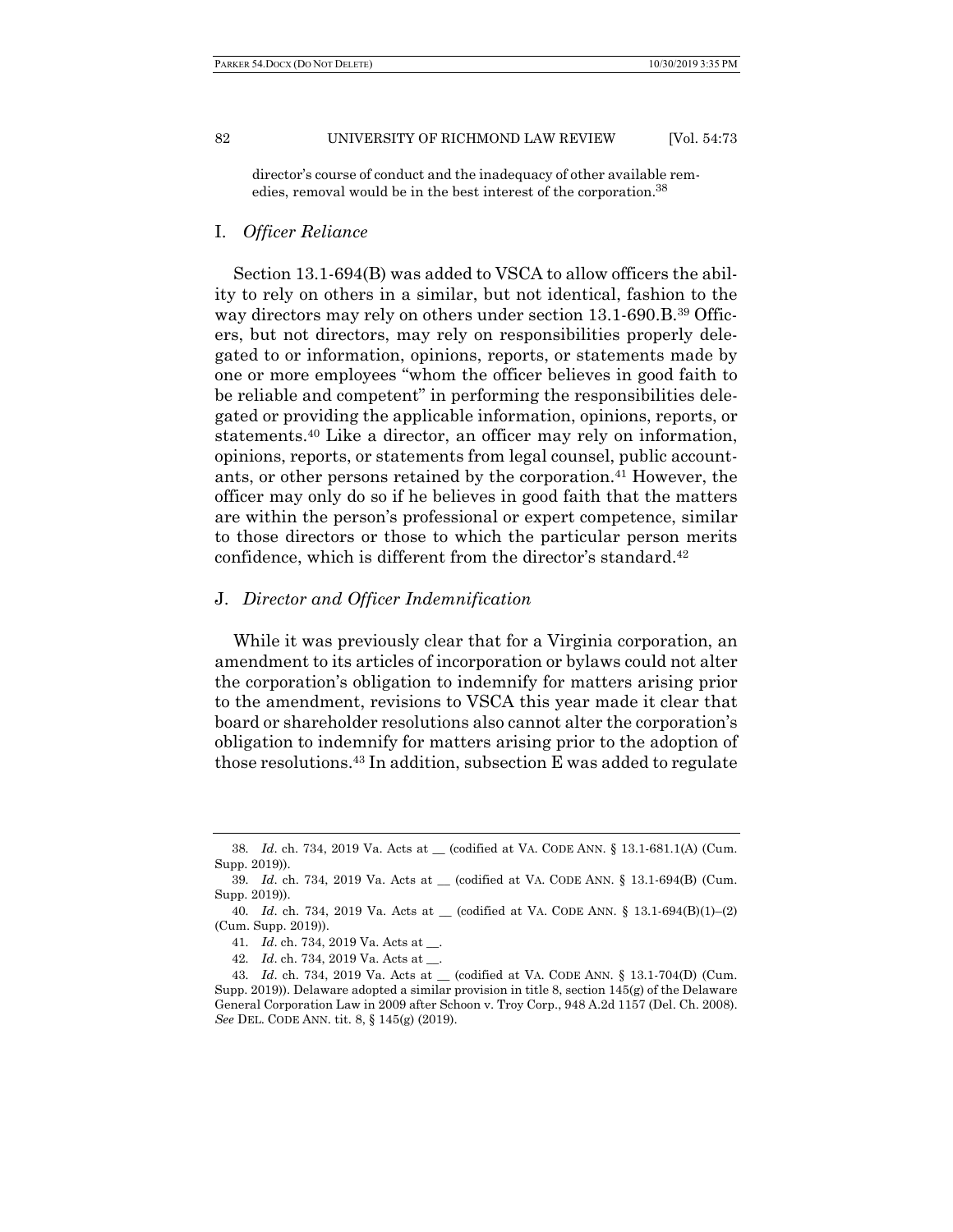the indemnification obligations of the survivor of a merger with respect to officers and directors of the non-surviving entity: namely, unless expressly provided otherwise, the survivor is obligated to indemnify the nonsurviving entity's officers and directors as provided in the nonsurviving entity's articles of incorporation and bylaws and not under the survivor's articles of incorporation and bylaws.44

#### K. *Voting Information in Filed Documents*

Virginia revised provisions of VSCA to simplify and harmonize how shareholder approvals are described in various documents filed with the SCC, including amendments to articles of incorporation, amended and restated articles of incorporation, articles of merger, articles of domestication, articles of conversion, or articles of dissolution.45 In all instances, filings now require a simple statement that the shareholders approved the action either by unanimous consent or in the manner required by the applicable article, versus the previous requirement, in some instances, to list the total number of shares entitled to be cast by each voting group and either the total votes cast for the transaction by each voting group, or a statement that the votes cast in favor by each voting group were sufficient for approval by that voting group.<sup>46</sup>

## L. *Forum Selection*

Virginia expanded, or at least clarified, the scope of claims that can be covered in a forum selection bylaw to include all claims that may be brought under the "internal affairs doctrine"; all claims that may be brought under VSCA; a corporation's articles or bylaws, not just those against the corporation or current or former directors or officers; and claims brought by shareholders regarding any breach of duty.47 The language also clarified that a bylaw may

<sup>44</sup>*. Id*. ch. 734, 2019 Va. Acts at \_\_ (codified as amended at VA. CODE ANN. § 13.1-704(E) (Cum. Supp. 2019)).

<sup>45</sup>*. Id*. ch. 734, 2019 Va. Acts at \_\_ (codified as amended at VA. CODE ANN. §§ 13.1- 710(A)(5), -710(A)(5), -711(C)(6)–(8), -720(A)(3), -722.5(A)(4), -722.12(A)(4), -743(A)(3) (Cum. Supp. 2019)).

<sup>46</sup>*. Id*. ch. 734, 2019 Va. Acts at \_\_.

<sup>47</sup>*. Id*. ch. 734, 2019 Va. Acts at \_\_ (codified as amended at VA. CODE ANN. § 13.1- 624(C)(2) (Cum. Supp. 2019)).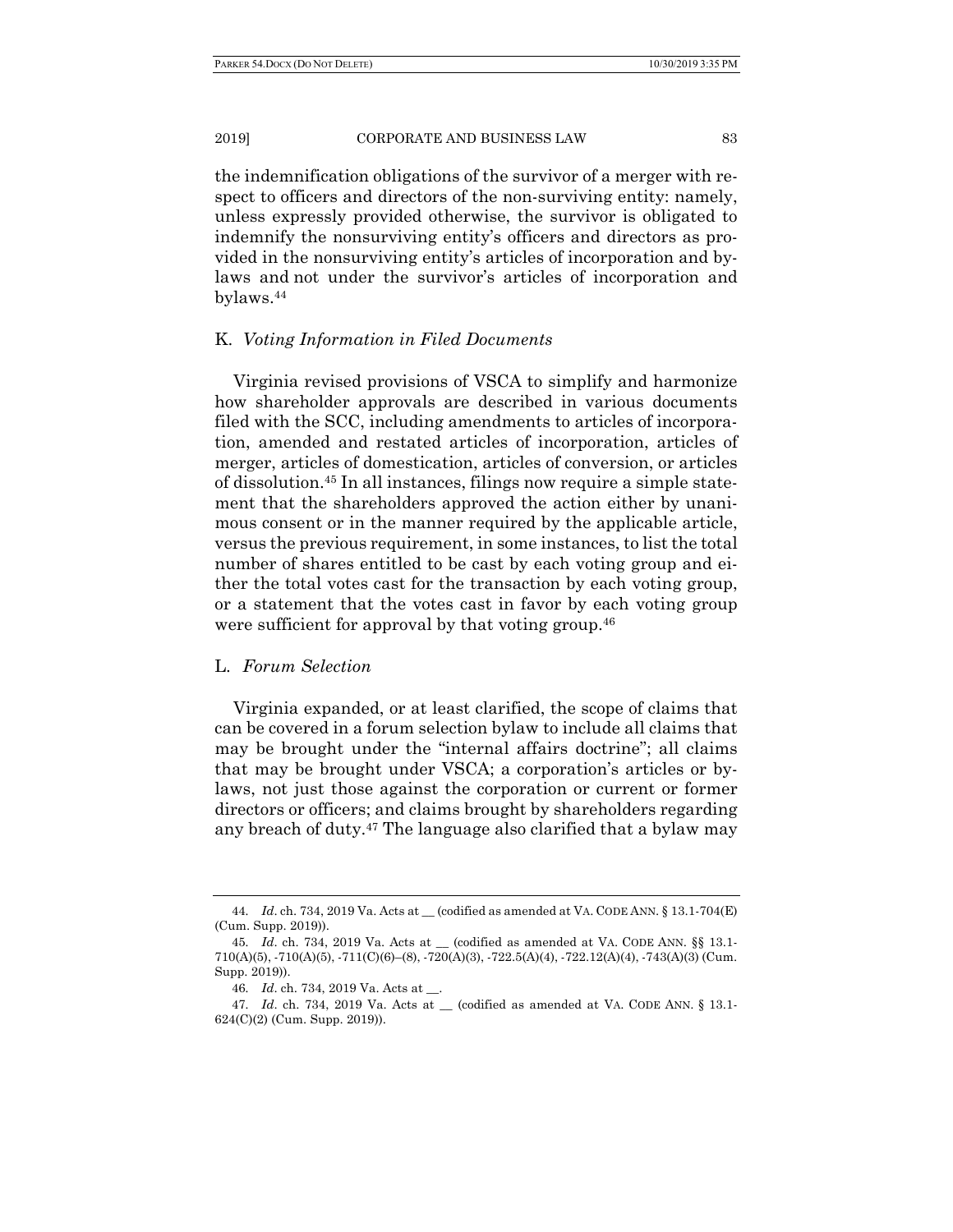not confer jurisdiction on any court that did not already have jurisdiction over such claim. So, for example, a forum selection clause requiring all claims to be adjudicated in federal district court, would not always be enforceable as written.<sup>48</sup> If a bylaw provides jurisdiction in a Virginia court that does not have personal or subject matter jurisdiction, the claim may be brought in another court in the Commonwealth that does have personal and subject matter jurisdiction, even if not specified in the bylaw.49 Finally, a provision in the articles of incorporation or bylaws cannot prohibit an internal corporate claim from being brought in Virginia courts or mandate that such a claim be determined by arbitration.<sup>50</sup>

## M. *Cumulative Voting*

Cumulative voting for directors, even if authorized by the articles of incorporation or bylaws, is not permitted unless the meeting notice or proxy statement accompanying the notice states conspicuously that cumulative voting will be permitted.51

## N. *Shareholder Information Rights and Confidentiality Obligations*

Virginia corporations may impose reasonable restrictions on the confidentiality, use, or distribution of the subset of records that a shareholder is entitled to receive only if he or she (1) has been a shareholder for more than six months or owns more than five percent of the outstanding shares, (2) makes a demand in good faith and for a proper purpose, and (3) in the demand describes the requested documents with reasonable particularity.52 Similarly, a Virginia court can impose reasonable restrictions on the confidentiality, use, or distribution of the same category of records.53 Fi-

<sup>48</sup>*. See id.* ch. 734, 2019 Va. Acts at \_\_ (codified at VA. CODE ANN. § 13.1-624(D) (Cum. Supp. 2019)).

<sup>49</sup>*. Id*. ch. 734, 2019 Va. Acts at \_\_.

<sup>50</sup>*. Id*. ch. 734, 2019 Va. Acts at \_\_.

<sup>51</sup>*. Id.* ch. 734, 2019 Va. Acts at \_\_ (codified as amended at VA. CODE ANN. § 13.1-669 (Cum. Supp. 2019)) (deleting clause giving shareholders the right to opt into cumulative voting outside of the meeting notice).

<sup>52</sup>*. Id*. ch. 734, 2019 Va. Acts at \_\_ (codified as amended at VA. CODE ANN. § 13.1- 771(D)–(E) (Cum. Supp. 2019)).

<sup>53</sup>*. Id*. ch. 734, 2019 Va. Acts at \_\_ (codified as amended at VA. CODE ANN. § 13.1-773(C) (Cum. Supp. 2019)).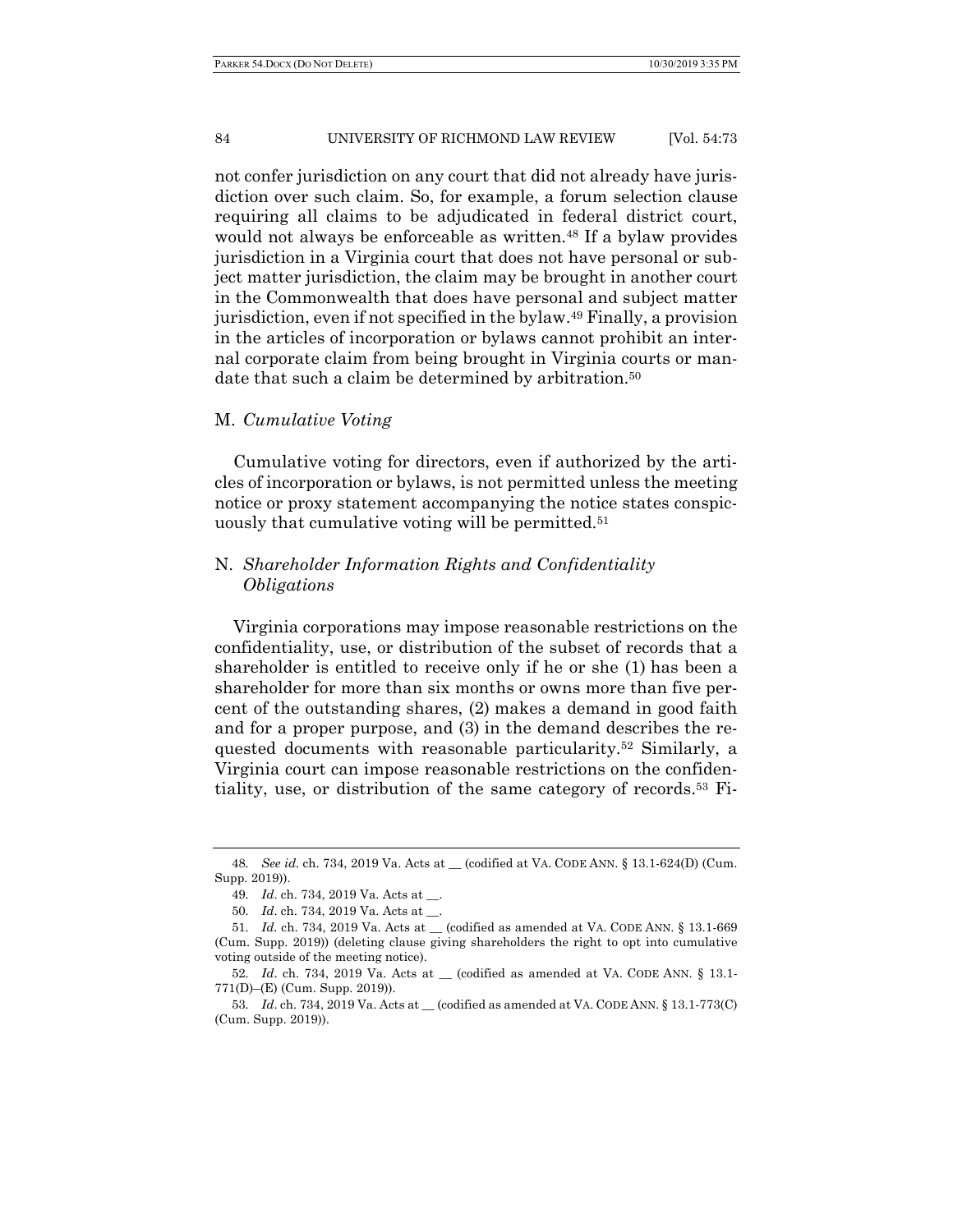nally, a court may order that a corporation pay a shareholder's attorneys fees and other expenses if it determines the corporation imposed unreasonable restrictions on the confidentiality, use, or distribution of demanded records, or refused inspection without a reasonable basis.54

## II. CERTAIN STATUTORY CHANGES RELATED TO LIMITED LIABILITY COMPANIES

## A. *Series LLCs*

In the 2019 General Assembly session, Virginia adopted its version of the Uniform Protected Series Act (the "Series LLC Act").55 Most laws passed in the 2019 General Assembly session became effective July 1, 2019; however, the Series LLC Act will not become effective until July 1, 2020.56 The delayed effective date is likely to give practitioners more time to understand the Series LLC Act and to give the SCC more time to study how it will accept filings under the Series LLC Act. The Series LLC Act roughly tracks the organization of the Uniform Protected Series Act:

• Sections 13.1-1088 to -1094 correspond to Article 1 of the Uniform Protected Series Act (including Definitions, Nature, Powers, Duration, and Governing Law);

• Sections 13.1-1095 to -1099 correspond to Article 2 of the Uniform Protected Series Act (Protected Series Designation and Amendment, Name, Registered Office and Registered Agent, Service of Process, Notice or Demand, and Effectiveness of Notice);

<sup>ŏ</sup> Sections 13.1-1099.2 to -1099.6 correspond to Article 3 of the Uniform Protected Series Act;

<sup>ŏ</sup> Sections 13.1-1099.7 to -1099.10 correspond to Article 4 of the Uniform Protected Series Act;

<sup>54</sup>*. Id*. ch. 734, 2019 Va. Acts at \_\_.

 <sup>55.</sup> Act of Mar. 19, 2019, 2019, ch. 636, 2019 Va. Acts \_\_, \_\_ (codified at VA. CODE ANN. §§ 13.1-1088 to 1099.27 (Cum. Supp. 2019)); *see also* Nat'l Conference of Comm'rs on Unif. State Laws 2017, UNIF. PROTECTED SERIES ACT, https://www.uniformlaws.org/HigherLog ic/System/DownloadDocumentFile.ashx?DocumentFileKey=2ddffb95-cb77-2bfb-f952-bdc26 0051563&forceDialog=0 [https://perma.cc/N4XE-Y5LS].

<sup>56</sup>*.* Ch. 636, 2019 Va. Acts at \_\_.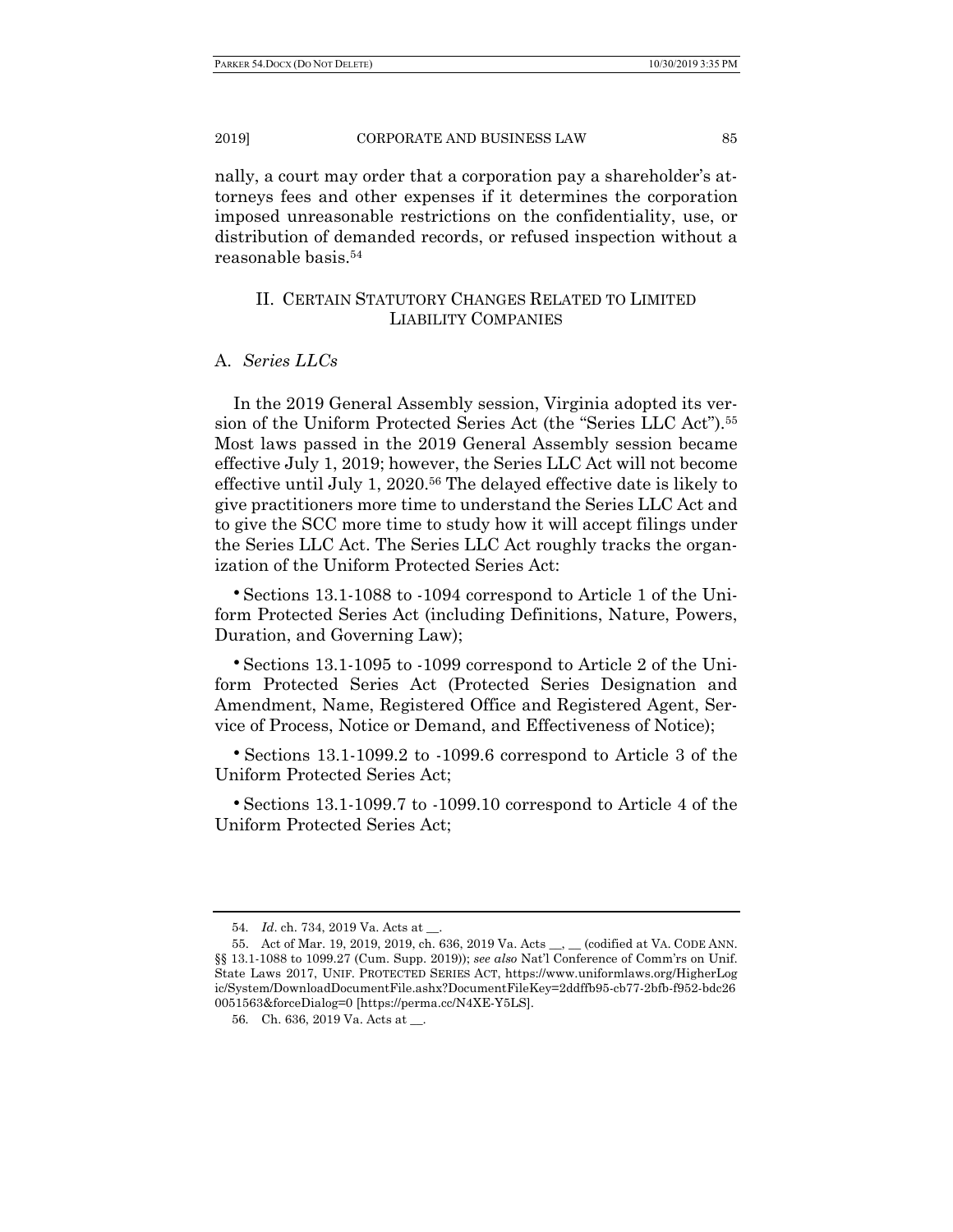$\cdot$  Sections 13.1-1099.11 to -1099.13 correspond to Article 5 of the Uniform Protected Series Act;

<sup>ŏ</sup> Sections 13.1-1099.14 to -1099.20 correspond to Article 6 of the Uniform Protected Series Act;

<sup>ŏ</sup> Sections 13.1-1099.21 to -1099.24 correspond to Article 7 of the Uniform Protected Series Act; and

<sup>ŏ</sup> Sections 13.1-1099.25 to -1099.27 correspond to Article 8 of the Uniform Protected Series Act.57

By rough analogy, a "Series LLC" is a Virginia limited liability company that as a parent entity (a Series Limited Liability Company under the Series LLC Act)<sup>58</sup> can form subsidiary limited liability companies ("Protected Series" under the Series LLC Act)<sup>59</sup> that are treated as separate entities for purposes of liability and the allocation of economic rights but that are treated as part of the parent for other purposes (like annual state filing fees).60 A Series LLC can house multiple Protected Series within one entity that for state law purposes at least are very similar to separate subsidiaries as it relates to liability.61 The members of the Series LLC can own differing percentages of each Protected Series, and each Protected Series is a separate tax partnership.62 The advantages of forming a Series LLC over an actual subsidiary LLC are the lack of a separate entity fee and filing requirements for each Protected Series and more flexibility as to some of the limited liability company formalities associated with managing separate entities. The disadvantages include the complexity and uncertainty as to the tax treatment of Series LLCs and their Protected Series, very specific

 <sup>57.</sup> *See supra* note 55.

<sup>58</sup>*.* Ch. 636, 2019 Va. Acts at \_\_ (codified at VA. CODE ANN. § 13.1-1002 (Cum. Supp. 2019)).

<sup>59</sup>*. Id*. ch. 636, 2019 Va. Acts at \_\_.

 <sup>60.</sup> *Id*. ch. 636, 2019 Va. Acts at \_\_ (codified at VA. CODE ANN. § 13.1-1089 (Cum. Supp. 2019)).

<sup>61</sup>*. See* Jay Adkisson, *Understanding the Protected Series Act: Liability Limitations and Claims*, FORBES (Oct. 21, 2018, 12:38 PM), https://www.forbes.com/sites/jayadkisson/2018/ 10/21/understanding-the-protected-series-act-liability-limitations-and-claims/#bfc358946a d6 [https://perma.cc/57WD-JBQM].

 <sup>62.</sup> *See* ch. 636, 2019 Va. Acts at \_\_ (codified at VA. CODE ANN. §§ 13.1-1089, -1099(A), -1099.5(C) (Cum. Supp. 2019)); *see also* Terence Floyd Cuff, *Delaware Series LLCs and Transactional Practice*—Part I, 38 REAL EST. TAX'N 118, 120–21, 124 (2011); Allen Sparkman, *Tax Aspects of Series LLCs*, BUS. L. TODAY (Feb. 28, 2013), https://www.american bar.org/groups/business\_law/publications/blt/2013/02/03\_sparkman/ [https://perma.cc/K4 72-N7RX].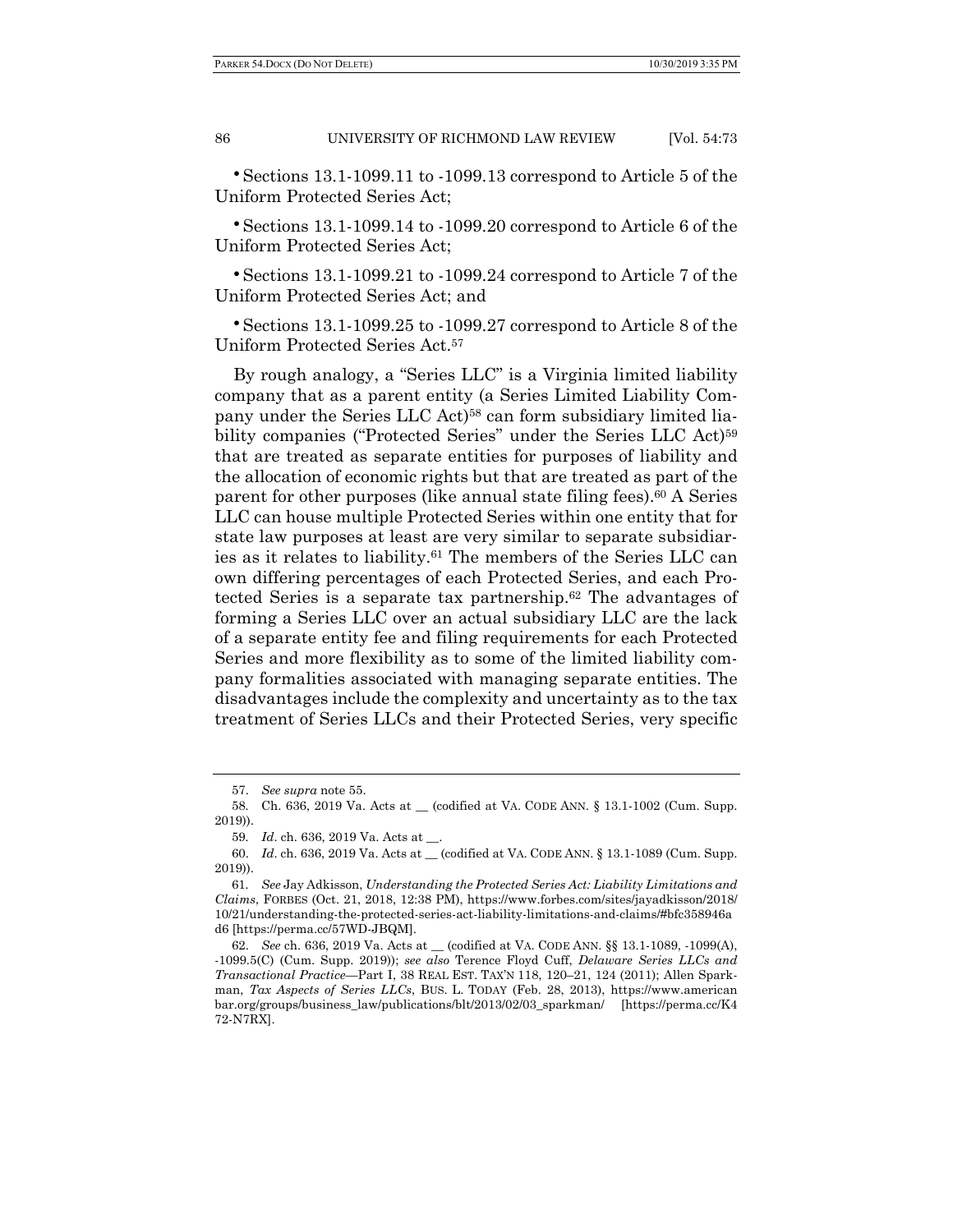asset-based record keeping requirements,63 the inability to sell a Protected Series, the inability to merge into another entity, and the inability to engage in any transaction where the result is separation from its parent Series LLC (except a merger with a second Series LLC where the second Series LLC is the survivor).<sup>64</sup>

It is important to note that the National Conference of Commissions on Uniform State Laws designed the Uniform Protected Series Act to function in concert with the applicable state's Limited Liability Company Act, so for key provisions it "extrapolates" from the underlying Limited Liability Company Act.65 In other words, the Uniform Protected Series Act draws analogies to the Limited Liability Company Act so, for example, a Protected Series is treated as if it were a separate limited liability company.66 Since a Series LLC is an entirely new form of business entity and has the potential to be much more complicated than other entity forms, some of the more routine provisions of the Series LLC Act, like the definitions, the nature of a protected series, the powers and duration of a protected series, and the governing law, are more important than usual.

1. Definitions, Nature, Powers, Duration, Governing Law, Non-Waivable Provisions of the Operating Agreement, and Limitations on the Operating Agreement

Key definitions include "associated asset," "associated member," "non-associated asset," "protected series," "series limited liability company," and "protected series membership interest." An "associated asset" is an asset that has been associated with a Protected Series by satisfying the record keeping requirements in section 13.1-1099.2 of the Series LLC Act.67 This concept is key to protecting an asset from vertical creditors of the parent Series LLC or horizontal claims by creditors of other Protected Series LLCs parented by the same Series LLC.68

<sup>63</sup>*. See* Cuff, *supra* note 62, at 119–20.

 <sup>64.</sup> UNIF. PROTECTED SERIES ACT, *supra* note 55, at § 104(6) cmt.

 <sup>65.</sup> *Id.* at Prefatory Note pt. 6(A).

<sup>66</sup>*. Id*.

 <sup>67.</sup> Ch. 636, 2019 Va. Acts at \_\_ (codified at VA. CODE ANN. § 13.1-1088 (Cum. Supp. 2019)).

<sup>68</sup>*. See id*. ch. 636, 2019 Va. Acts at \_\_ (codified at VA. CODE ANN. § 13.1-1099.10(B) (Cum. Supp. 2019)).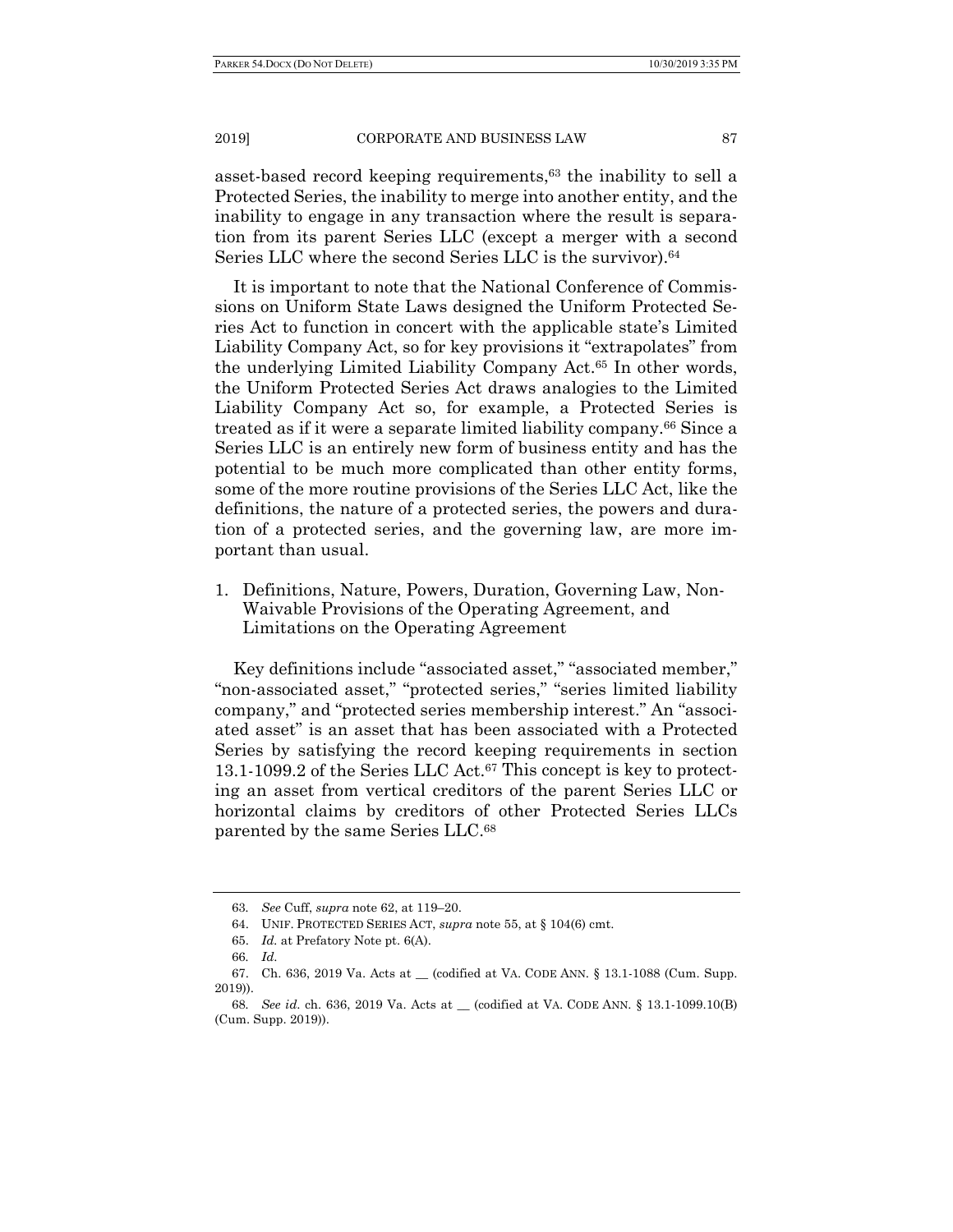An "associated member" is a member of a Series LLC who has a protected series membership interest in a Protected Series.69 This is one of the most important concepts in the Series LLC Act, allowing the members of the Series LLC to have varying economic rights in the Protected Series.70 For example, a Series LLC may have varying ownership across the parent Series LLC and its subsidiary Protected Series similar to the table below:

| Members  | Ownership | Ownership    | Ownership    | Ownership    |
|----------|-----------|--------------|--------------|--------------|
|          | In Series | In Protected | In Protected | In Protected |
|          | LLC       | Series-1     | Series-2     | Series-3     |
| Member A | 33.33%    | 20%          | 40%          | $0\%$        |
| Member B | 33.33%    | 40%          | 40%          | 50%          |
| Member C | 33.33%    | 40%          | 20%          | 50%          |

Importantly, you cannot have a member of a Protected Series who is not also a member of the parent Series LLC.<sup>71</sup> As you might expect, a nonassociated asset is an asset that is not associated with either the Series LLC or any Protected Series.72 As discussed above, a "protected series" is a "person" in the legal sense "established under [section] 13.1-1095" of the Series LLC Act;73 roughly similar to a subsidiary of its Series LLC parent. A Protected Series is separate from its Series LLC parent and has the capacity to contract in its own name, to sue and be sued in its own name, and the like.74 In addition to personhood, the Protected Series has all other powers of a Virginia limited liability company, except that it ceases to exist when the parent Series LLC ceases to exist (so, except in the case of a merger, it cannot exist separate from its Series LLC parent), it cannot be a member of its own parent Series LLC, and

<sup>69</sup>*. Id*. ch. 636, 2019 Va. Acts at \_\_ (codified at VA. CODE ANN. § 13.1-1088 (Cum. Supp. 2019)); *id*. ch. 636, 2019 Va. Acts at \_\_ (codified at VA. CODE ANN. § 13.1-1099.3 (Cum. Supp. 2019)).

 <sup>70.</sup> *Id*. ch. 636, 2019 Va. Acts at \_\_ (codified at VA. CODE ANN. §§ 13.1-1094(14)(2) -1099.3, -1099.4(A), -1099.5(C) (Cum. Supp. 2019)).

<sup>71</sup>*. Id*. ch. 636, 2019 Va. Acts at \_\_ (codified at VA. CODE ANN. § 13.1-1099.3(A) (Cum. Supp. 2019)).

<sup>72</sup>*. Id*. ch. 636, 2019 Va. Acts at \_\_ (codified at VA. CODE ANN. § 13.1-1088 (Cum. Supp. 2019)).

<sup>73</sup>*. Id*. ch. 636, 2019 Va. Acts at \_\_ (codified at VA. CODE ANN. § 13.1-1002 (Cum. Supp. 2019)).

<sup>74</sup>*. See id*. ch. 636, 2019 Va. Acts at \_\_ (codified at VA. CODE ANN. §§ 13.1-1089 to -1090 (Cum. Supp. 2019)).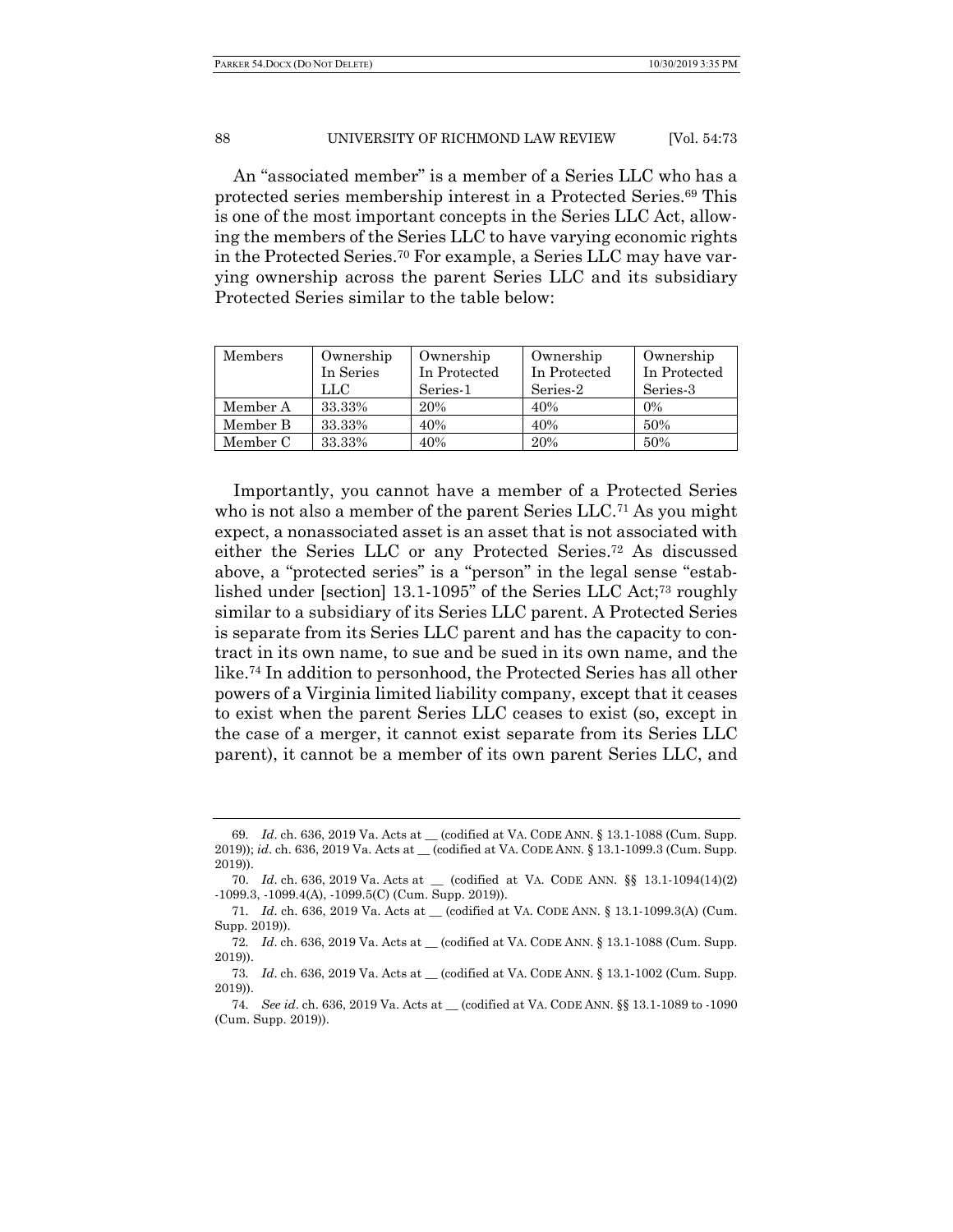it cannot establish its own subsidiary Protected Series.75 Finally, "Series limited liability company" is a Virginia limited liability company with at least one protected series.76 So, until a Series LLC forms at least one Protected Series, it is no different from any other Virginia limited liability company.

To give the greatest chance that the allocation of vertical liability between the Series LLC and its Protected Series and horizontal liability between the various Protected Series parented by a Series LLC are respected, the Series LLC Act is very specific about how the common law "internal affairs" doctrine should apply.77 The Series LLC Act specifies that Virginia law governs the internal affairs of a Protected Series.78 Since a Protected Series is a new concept, the Series LLC Act goes on to provide that its internal affairs include relations between a Series LLC and its various Protected Series; a Protected Series and its associated members; relations between the associated members of a Protected Series, relations among the Protected Series, its manager, its associated members, or associated member assignees (analogous to an assignee under section 13.1-1039(A)); the rights and duties of the manager of a Protected Series; governance of the Protected Series; and the process to become an associated member of a Protected Series.79 Virginia law governs the relationship between a Series LLC and its Protected Series, its members, the members and managers of its Protected Series, assignees of the Series LLC and of the associated members of its Protected Series.<sup>80</sup> Virginia law governs the liability of a manager, protected series manager, member, associated member, assignee, associated member assignee, or a Protected Series, in such capacities, for any debt or liability of another Protected Series.81 Virginia law governs the liability of a Series LLC for its Protected Series solely because its Protected Series was

78. *Id*. ch. 636, 2019 Va. Acts at \_\_.

<sup>75</sup>*. Id*. ch. 636, 2019 Va. Acts at \_\_ (codified at VA. CODE ANN. § 13.1-1090 (Cum. Supp. 2019)).

<sup>76</sup>*. Id*. ch. 636, 2019 Va. Acts at \_\_ (codified at VA. CODE ANN. § 13.1-1002 (Cum. Supp. 2019)).

<sup>77</sup>*. See id*. ch. 636, 2019 Va. Acts at \_\_ (codified at VA. CODE ANN. § 13.1-1091 (Cum. Supp. 2019)).

<sup>79</sup>*. Id*. ch. 636, 2019 Va. Acts at \_\_ (codified at VA. CODE ANN. § 13.1-1091(1) (Cum. Supp. 2019)).

<sup>80</sup>*. Id*. ch. 636, 2019 Va. Acts at \_\_ (codified at VA. CODE ANN. § 13.1-1091(2) (Cum. Supp. 2019)).

<sup>81</sup>*. Id*. ch. 636, 2019 Va. Acts at \_\_ (codified at VA. CODE ANN. § 13.1-1091(3) (Cum. Supp. 2019)).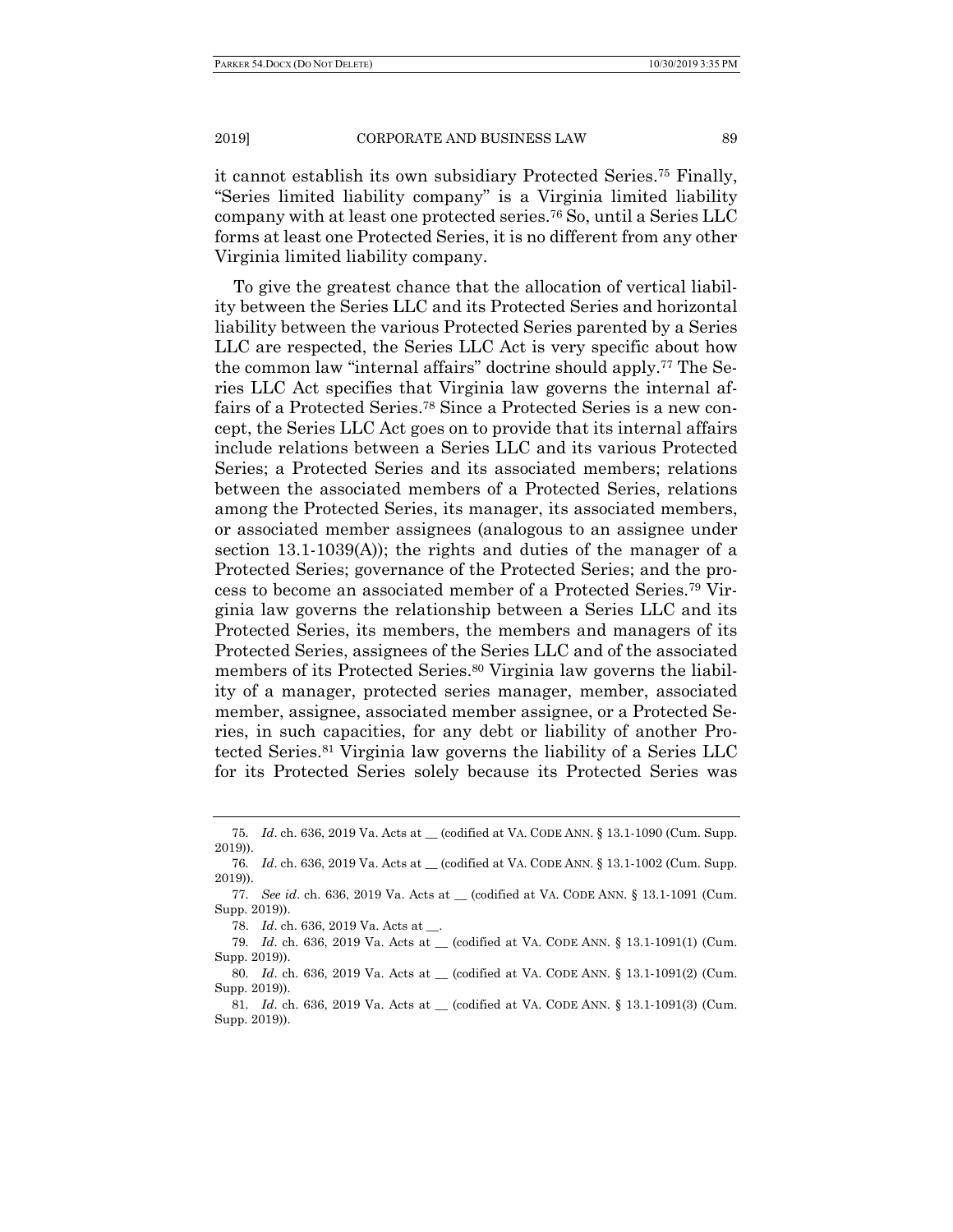formed or modified, by acting as its manager, having a Protected Series act as its manager or owning an interest in a Protected Series.82 Finally, Virginia law governs the liability of a Protected Series arising from the Protected Series being a Protected Series of its parent Series LLC, acting as a manager of its Series LLC or any other Protected Series, being owned by its Series LLC.83 The governing law provisions are reinforced by section 13.1-1092, which provides that the Series LLC's operating agreement governs the internal affairs of the Series LLC and its Protected Series.84

Unlike in a typical limited liability company, where the freedom of contract reigns,85 a Series LLC's operating agreement is subject to very specific nonwaivable provisions of the Series LLC Act. According to the Series LLC Act:

A. An operating agreement shall not vary the effect of:

1. Section 13.1-1093 (listing non-waivable provisions);

2. Section 13.1-1089 (nature of protected series);

 3. Subsection A of § 13.1-1090 (powers and duration of protected series);

 4. Subsection B of § 13.1-1090 to provide a protected series a power in addition to the powers provided to a limited liability company under the other articles of this chapter;

 5. The limitations stated in subsection C or D of § 13.1- 1090;

6. Section 13.1-1091 (governing law);

 7. Section 13.1-1092 (relation of operating agreement, this article, and the other articles of this chapter);

 8. Section 13.1-1094 (rules for applying other articles of this chapter to specified provisions of this article);

 9. Section 13.1-1095 (protected series designation; amendment), except to vary the manner in which a limited liability company approves establishing a protected series;

10. Section 13.1-1096 (name);

11. Section 13.1-1099.2 (associated assets);

<sup>82</sup>*. Id*. ch. 636, 2019 Va. Acts at \_\_ (codified at VA. CODE ANN. § 13.1-1091(4) (Cum. Supp. 2019)).

<sup>83</sup>*. Id*. ch. 636, 2019 Va. Acts at \_\_ (codified at VA. CODE ANN. § 13.1-1091(5) (Cum. Supp. 2019)).

 <sup>84.</sup> *Id*. ch. 636, 2019 Va. Acts at \_\_ (codified at VA. CODE ANN. § 13.1-1092 (Cum. Supp. 2019)).

 <sup>85.</sup> *See* VA. CODE ANN. § 13.1-1001.1(C) (Repl. Vol. 2016).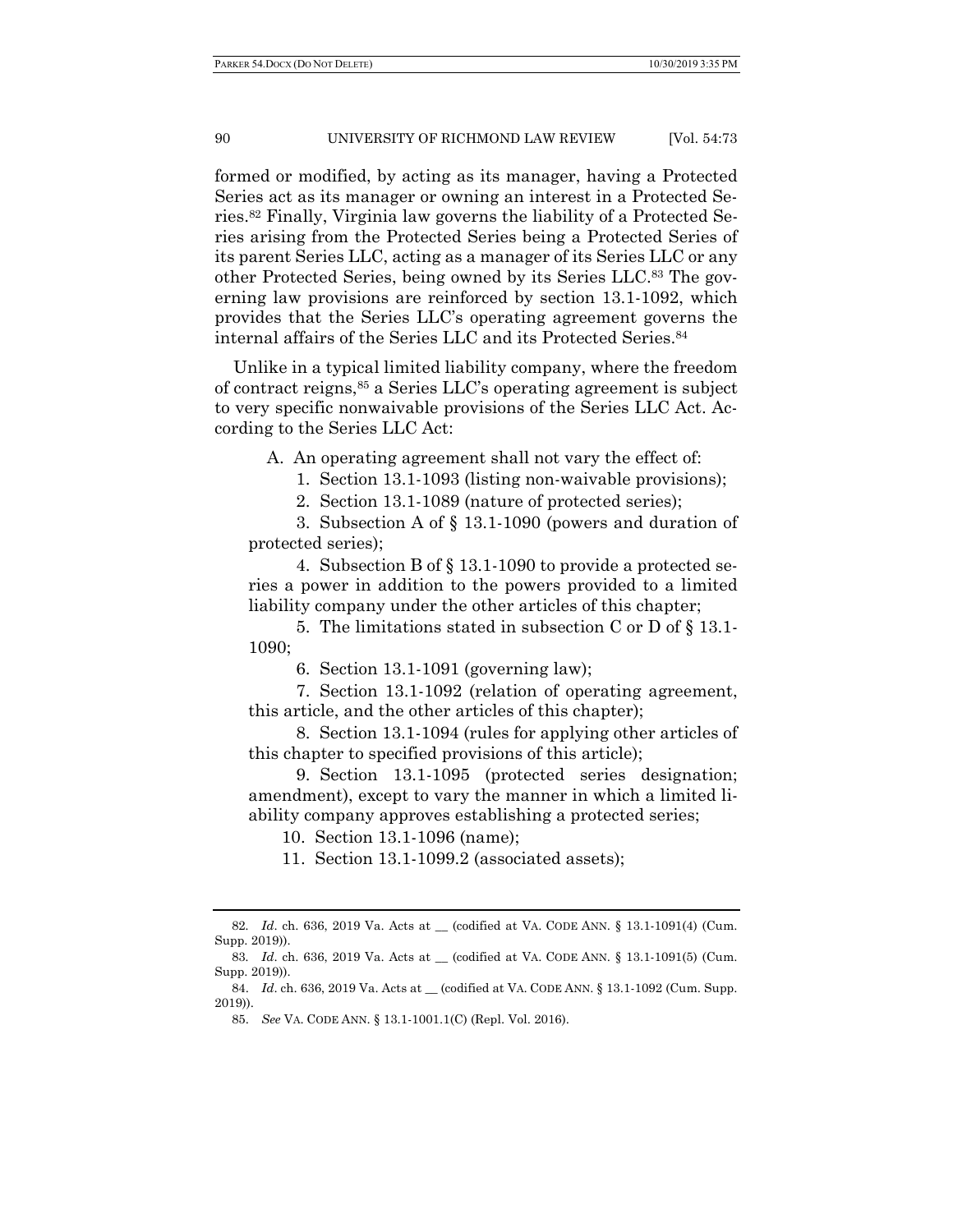12. Section 13.1-1099.3 (associated members);

 13. Subsection A or B of § 13.1-1099.4 (protected series membership interests);

14. Subsection C, F, or G of § 13.1-1099.5 (management);

 15. Section 13.1-1099.7 (limitations on liability), except to decrease or eliminate a limitation of liability stated in § 13.1- 1099.7;

 16. Section 13.1-1099.8 (claim seeking to disregard limitation of liability);

 17. Section 13.1-1099.9 (remedies of judgment creditor of associated member or protected series assignee);

 18. Section 13.1-1099.10 (enforcement of claim against non-associated asset);

 19. Subdivisions 1, 4, and 5 of § 13.1-1099.11 (events causing the dissolution of protected series);

 20. Section 13.1-1099.12 (winding up dissolved protected series; cancellation), except to designate a different person to manage winding up;

 21. Section 13.1-1099.13 (waiver of cancellation upon dissolution; reinstatement of series limited liability company);

22. Sections 13.1-1099.14 through 13.1-1099.20 (merger);

 23. Sections 13.1-1099.21, 13.1-1099.22, and 13.1-1099.23 (foreign series LLCs);

 24. Sections 13.1-1099.25 (uniformity and construction) and 13.1-1099.26 (effect on certain actions); or

25. A provision of this article pertaining to:

a. A registered office or registered agent; or

 b. The Commission, including provisions pertaining to records authorized or required to be delivered to the Commission for filing under this article or chapter.

B. An operating agreement shall not unreasonably restrict the duties and rights under § 13.1-1099.6 but may impose reasonable restrictions on the availability and use of information obtained under § 13.1-1099.6 and may provide appropriate remedies, including liquidated damages, for a breach of any reasonable restriction on use.86

 <sup>86.</sup> Ch. 636, 2019 Va. Acts at \_\_ (codified at VA. CODE ANN. § 13.1-1093 (Cum. Supp. 2019)).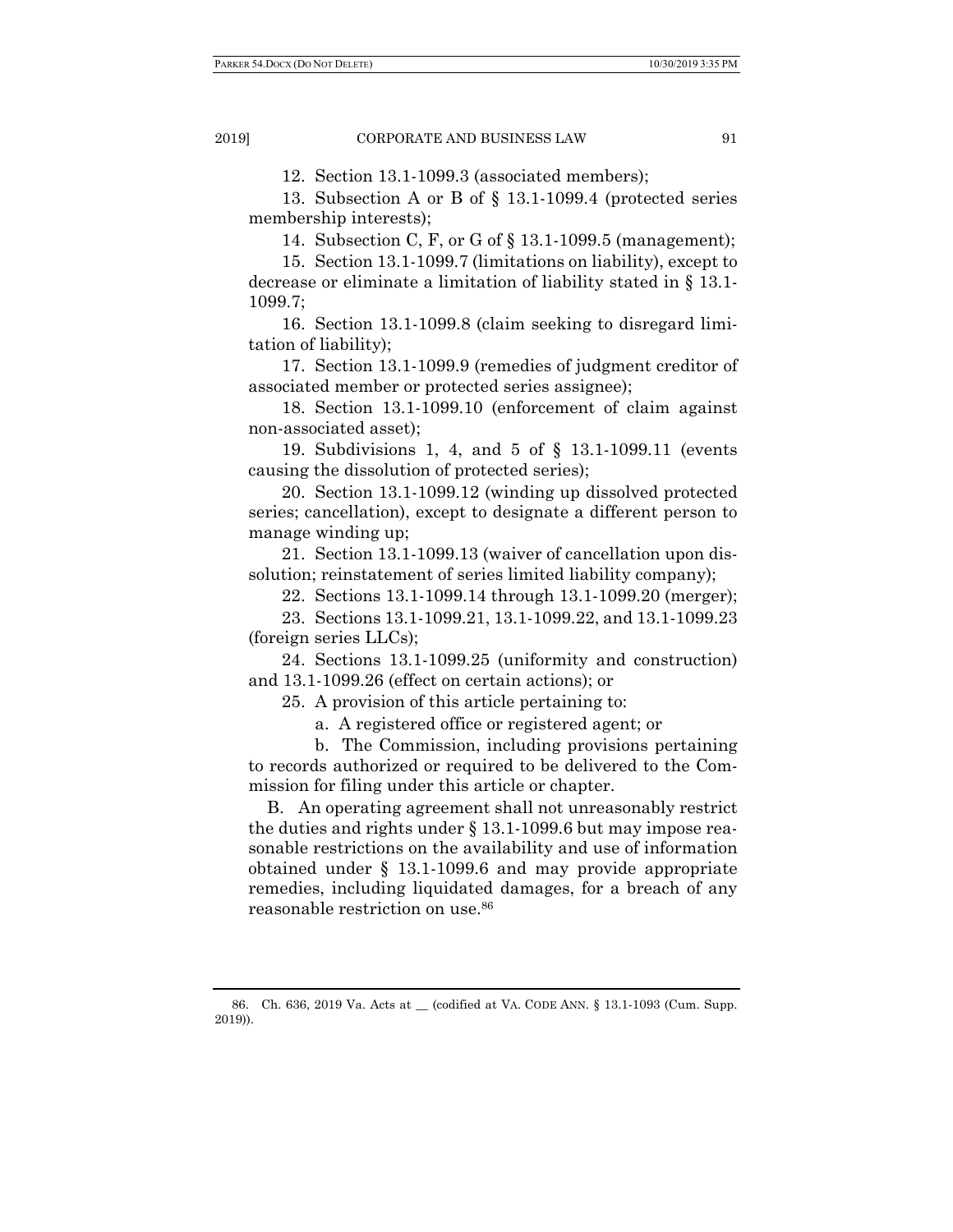PARKER 54.DOCX (DO NOT DELETE) 23.35 PM

#### 92 UNIVERSITY OF RICHMOND LAW REVIEW [Vol. 54:73

These provisions are nonwaivable because a Series LLC, its powers, its governing law, the nature of its interests, and the vertical and horizontal liability protection under state law are all interdependent and permitting the modification of these provisions would, at best, incredibly complicate the interpretation of Series LLC operating agreements and, at worst, defeat the purpose of the Series LLC in the first place.

2. Protected Series Designation and Amendment, Name, Registered Office and Registered Agent, Service of Process, Notice or Demand, and Effectiveness of Notice

Section 13.1-1095 of the Series LLC Act provides that any Virginia limited liability company may establish a Protected Series by unanimous consent of the Members;<sup>87</sup> however, the unanimous consent requirement can be modified by the Company's operating agreement.88 This section also addresses the filing requirements for the series designation and the way in which a series designation can be amended.89 A series designation functions similarly to the articles of organization for an LLC on behalf of the Protected Series—it gives birth to the Protected Series, defines its name, and the principal office address.90 However, the registered agent must be the registered agent for the parent Series LLC that formed the Protected Series.91

Any Protected Series must include specific identifiers in its name, either "protected series," or the abbreviations "P.S." or "PS."92 In addition, the Protected Series must include its parent Series LLC's name in the Protected Series name.<sup>93</sup> So the naming convention could be as follows:

<sup>87.</sup> *Id.* ch. 636, 2019 Va. Acts at (codified at VA. CODE ANN. § 13.1-1095(A) (Cum. Supp. 2019)).

<sup>88</sup>*. Id*. ch. 636, 2019 Va. Acts at \_\_ (codified at VA. CODE ANN. § 13.1-1093(A)(9) (Cum. Supp. 2019)).

<sup>89</sup>*. Id*. ch. 636, 2019 Va. Acts at \_\_ (codified at VA. CODE ANN. § 13.1-1095(B) (Cum. Supp. 2019)).

<sup>90</sup>*. Id*. ch. 636, 2019 Va. Acts at \_\_.

<sup>91</sup>*. Id*. ch. 636, 2019 Va. Acts at \_\_ (codified at VA. CODE ANN. § 13.1-1097(A) (Cum. Supp. 2019)).

<sup>92</sup>*. Id*. ch. 636, 2019 Va. Acts at \_\_ (codified at VA. CODE ANN. § 13.1-1096(B)(2) (Cum. Supp. 2019)).

<sup>93</sup>*. Id*. ch. 636, 2019 Va. Acts \_\_ (codified at VA. CODE ANN. § 13.1-1096(B)(1) (Cum. Supp. 2019)).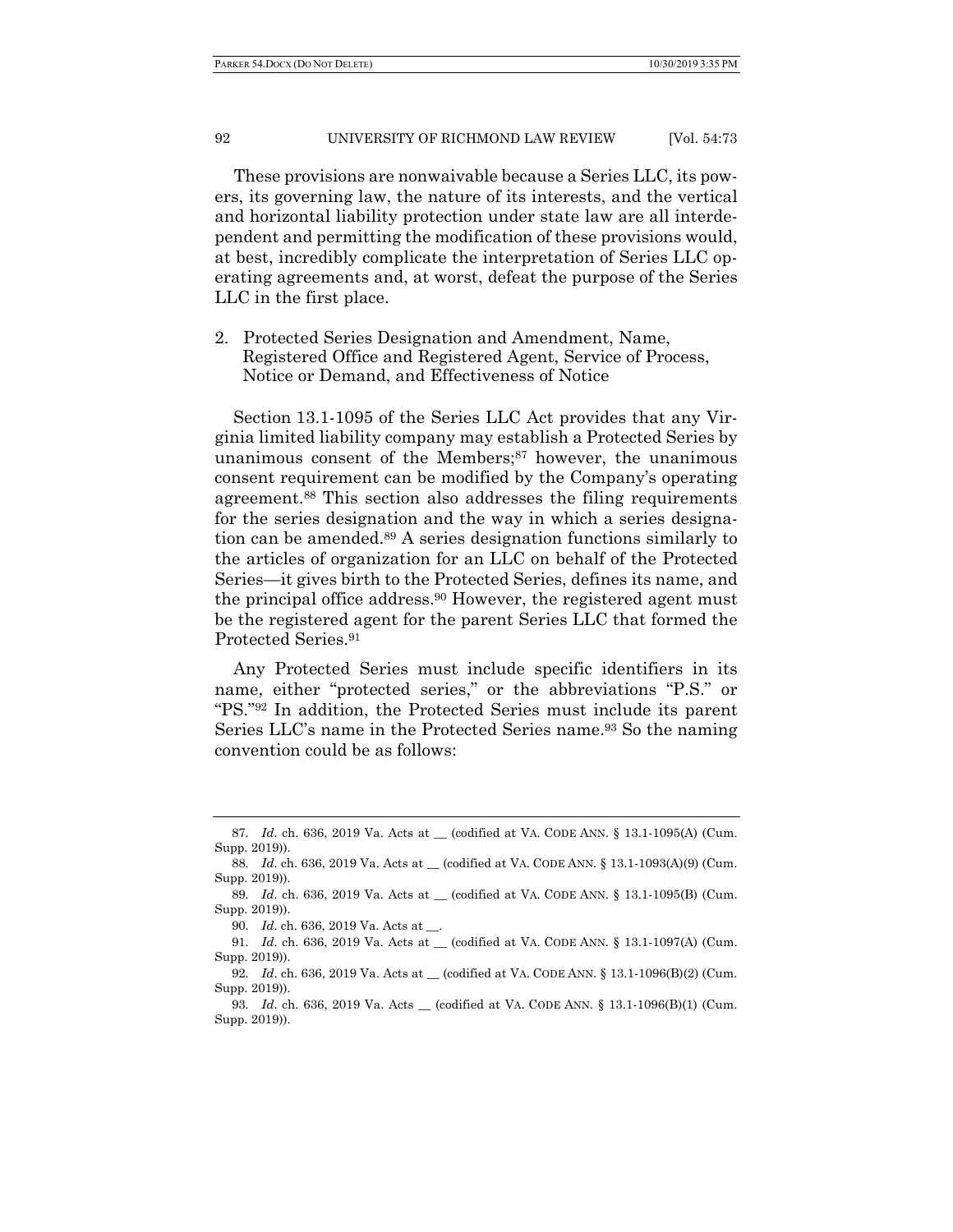# SERIES LLC NAME: Newco, LLC PROTECTED SERIES NAME: Newco, LLC, PS 1

To keep service and notice simple, sections 13.1-1098 and -1099 provide that service upon or notice to the parent Series LLC or its registered agent is service or notice to each of its subsidiary Protected Series.94 This was intended to avoid disputes about whether or not service on a Protected Series was effective.95

3. Associated Assets, Associated Members, Protected Series Membership Interests, Management, and Rights of Person Not Associated Member of Protected Series to Information Concerning Protected Series

The associated assets and associated member provisions are the guts of the Protected Series LLC Act. The sections dealing with associated assets defines the universe of assets "owned" by a Protected Series and thus reachable by creditors of that Protected Series under state law.96 This section also defines the universe of assets "owned" by a parent Series LLC and thus reachable by creditors of the Series LLC under state law.97 For an asset to be an "associated asset" of a Protected Series, the Protected Series must: create and maintain records that identify the asset and distinguish it from other assets of the Protected Series, determine the parent Series LLC, or other Protected Series; determine when and from whom the Protected Series acquired the asset; and, if the asset came from the Series LLC or another Protected Series, determine the consideration paid.98 Similar record keeping requirements apply to the parent Series LLC with regard to its associated assets.99 The record keeping requirements are important because any asset that is not an associated asset becomes a non-associated asset, reachable by all creditors of either the Series LLC or its Protected

<sup>94</sup>*. Id*. ch. 636, 2019 Va. Acts \_\_ (codified at VA. CODE ANN. §§ 13.1-1098, -1099 (Cum. Supp. 2019)).

 <sup>95.</sup> *See id*. ch. 636, 2019 Va. Acts at \_\_.

<sup>96</sup>*. See id*. ch. 636, 2019 Va. Acts at \_\_ (codified at VA. CODE ANN. §§ 13.1-1099.2, -1099.10 (Cum. Supp. 2019)).

<sup>97</sup>*. See id*. ch. 636, 2019 Va. Acts at \_\_.

<sup>98</sup>*. Id*. ch. 636, 2019 Va. Acts at \_\_ (codified at VA. CODE ANN. § 13.1-1099.2(A)–(B) (Cum. Supp. 2019)).

<sup>99</sup>*. Id*. ch. 636, 2019 Va. Acts at \_\_ (codified at VA. CODE ANN. § 13.1-1099.2(C) (Cum. Supp. 2019)).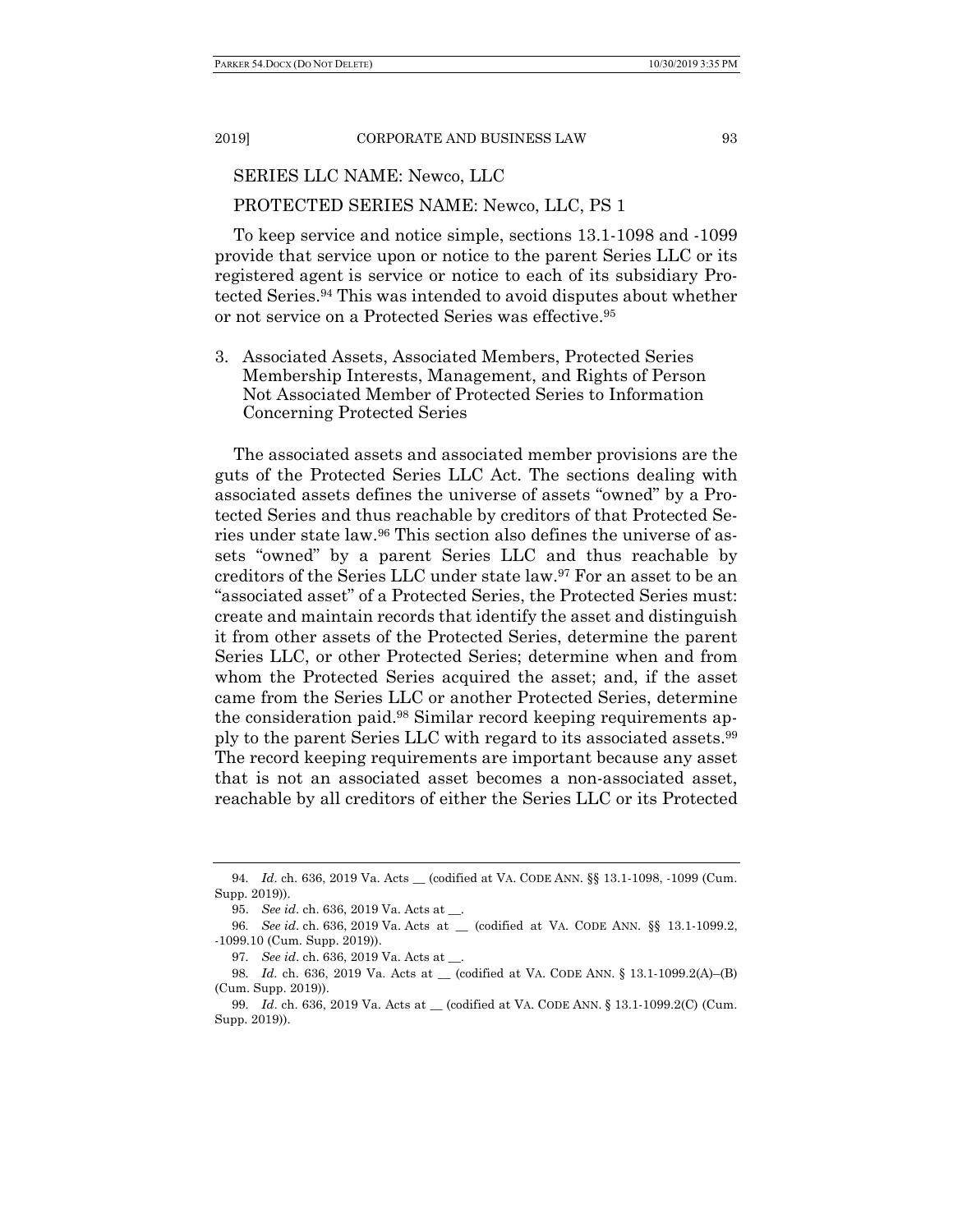Series, and the burden of proving an asset is an associated asset rests with the applicable Series LLC or Protected Series.100

The concept of "associated members" is similarly critical to a Protected Series. This concept allows a person, if a member of the parent Series LLC, to be associated with the subsidiary Protected Series as provided in the operating agreement of the Series LLC, or a procedure established by that document.101 It also allows for differing percentages to be held in each subsidiary Protected Series, as described above.102

Section 13.1-1099.5 creates a management construct for a Protected Series. If there are no associated members, the parent Series LLC is the Protected Series' manager. It also makes clear that the manager of a Protected Series only owes duties to that Protected Series and its associated members or their assignees.103 In addition, this section deals with the voting and agency rights of associated members of a Protected Series—they are essentially the same as members of a typical limited liability company.104

Section 13.1-1099.6 deals with information rights for a Series LLC. A member of a Series LLC that is not an associated member of the Protected Series has the same information rights, with respect to that Protected Series, as a member of a typical LLC.105 A former associated member of a Protected Series has the same information rights as a dissociated member of a typical LLC.106 The personal representative of a deceased associated member of a Protected Series has the same rights as the personal representative of a deceased member of a typical LLC.107 A manager of a Protected Series has the same information rights as a manager of a typical

<sup>100</sup>*. Id*. ch. 636, 2019 Va. Acts at \_\_ (codified at VA. CODE ANN. §§ 13.1-1088, -1099.10 (Cum. Supp. 2019)).

<sup>101</sup>*. Id*. ch. 636, 2019 Va. Acts at \_\_ (codified at VA. CODE ANN. § 13.1-1099.3 (Cum. Supp. 2019)).

<sup>102</sup>*. Id*. ch. 636, 2019 Va. Acts at \_\_ (codified at VA. CODE ANN. § 13.1-1099.4 (Cum. Supp. 2019)).

<sup>103</sup>*. Id.* ch. 636, 2019 Va. Acts at \_\_(codified at VA. CODE ANN. § 13.1-1099(C)–(D) (Cum. Supp. 2019)).

<sup>104</sup>*. Id*. ch. 636, 2019 Va. Acts at \_\_ (codified at VA. CODE ANN. § 13.1-1099(E)–(F) (Cum. Supp. 2019)).

<sup>105</sup>*. Id*. ch. 636, 2019 Va. Acts at \_\_ (codified at VA. CODE ANN. § 13.1-1099.6(A) (Cum. Supp. 2019)).

<sup>106</sup>*. Id*. ch. 636, 2019 Va. Acts at \_\_ (codified at VA. CODE ANN. § 13.1-1099.6(B) (Cum. Supp. 2019)).

<sup>107</sup>*. Id*. ch. 636, 2019 Va. Acts at \_\_ (codified at VA. CODE ANN. § 13.1-1099.6(C) (Cum. Supp. 2019)).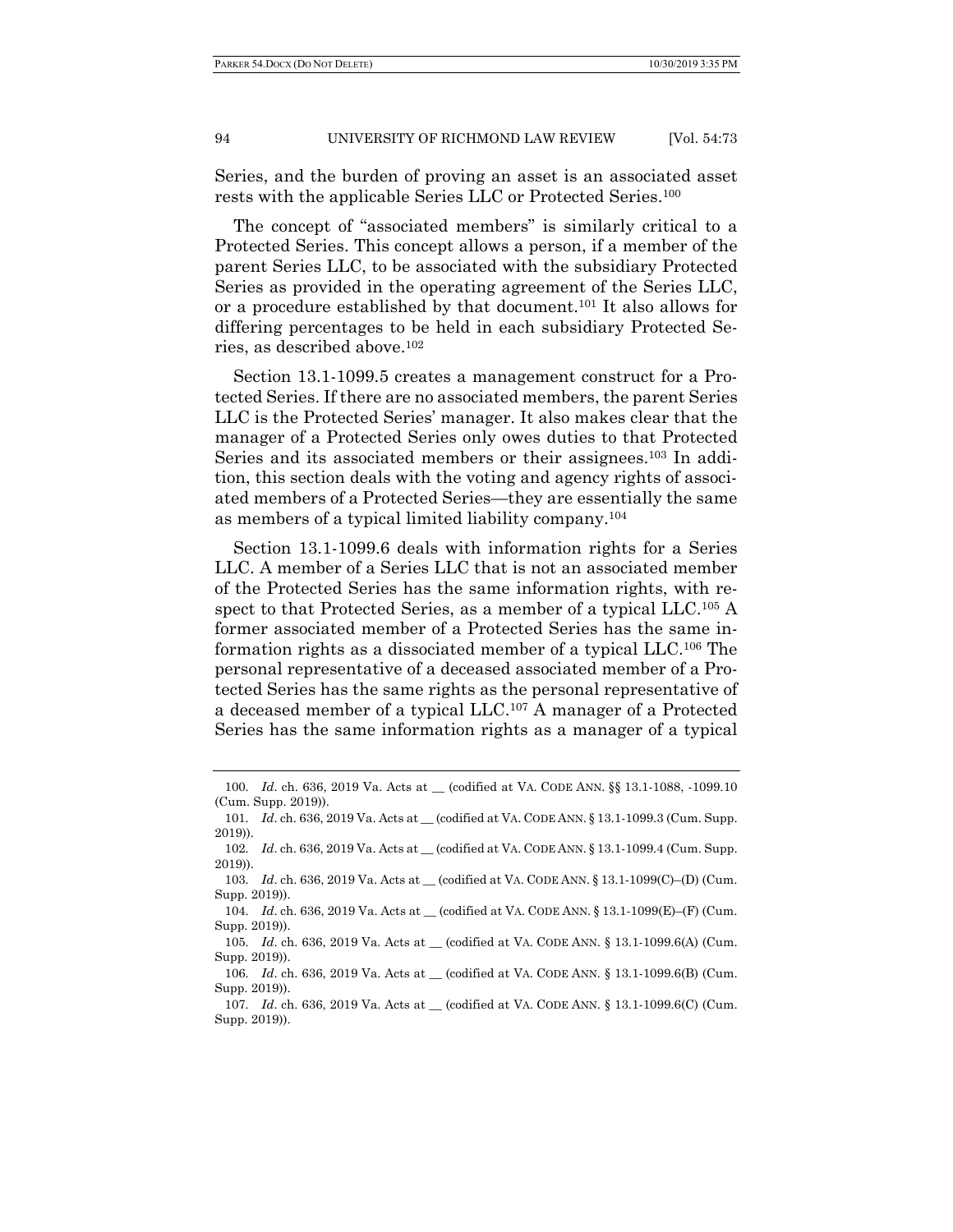LLC.108 However, these information rights can be modified, but only reasonably, by the operating agreement.109

4. Limitations on Liability, Claim Seeking to Disregard Limitation on Liability, Remedies for Judgment Creditor of Associated Member or Protected Series Assignee, and Enforcement of Claim Against Non-Associated Asset

The provisions that describe limitations on liability create roughly the same liability construct as a parent LLC would have with regard to the subsidiary LLCs it forms.<sup>110</sup> The parent Series LLC, its members, its manager, the associated members, and Protected Series manager are not liable solely by virtue of their status for the obligations of its Protected Series.111 Similarly, one Protected Series is not liable solely by virtue of its status for the obligations of another Protected Series parented by the same Series LLC.112 However, one substantial difference between the series construct and actual parent and separate subsidiary LLCs is that subsidiary LLCs can avail themselves of bankruptcy protection separate from their parent LLCs while, because the Series LLC Act is an entirely new creature of state law, it is unclear whether a Protected Series can seek bankruptcy protection separate from its parent Series LLC.113

Because the Series LLC Act creates a unique entity form, it directly addresses piercing-the-veil-type claims. Section 13.1-1099.8 analogizes Protected Series to subsidiary LLCs and provides that a legal or equitable claim, like a piercing the veil claim against a Protected Series seeking recovery from its parent Series LLC, should be governed by the same principles as a similar claim by creditors of a subsidiary LLC seeking to recover from its parent LLC.114

113. *See* Adkisson, *supra* note 61.

<sup>108</sup>*. Id*. ch. 636, 2019 Va. Acts at \_\_ (codified at VA. CODE ANN. § 13.1-1099.6(D) (Cum. Supp. 2019).

<sup>109</sup>*. See id*. ch. 636, 2019 Va. Acts at \_\_ (codified at VA. CODE ANN. § 13.1-1093 (Cum. Supp. 2019)).

 <sup>110.</sup> *Id*. ch. 636, 2019 Va. Acts at \_\_ (codified at VA. CODE ANN. § 13.1-1099.7 (Cum. Supp. 2019)).

<sup>111</sup>*. Id*. ch. 636, 2019 Va. Acts at \_\_.

<sup>112</sup>*. Id*. ch. 636, 2019 Va. Acts at \_\_.

 <sup>114.</sup> Ch. 636, 2019 Va. Acts at \_\_ (codified at VA. CODE ANN. § 13.1-1099.8 (Cum. Supp. 2019)).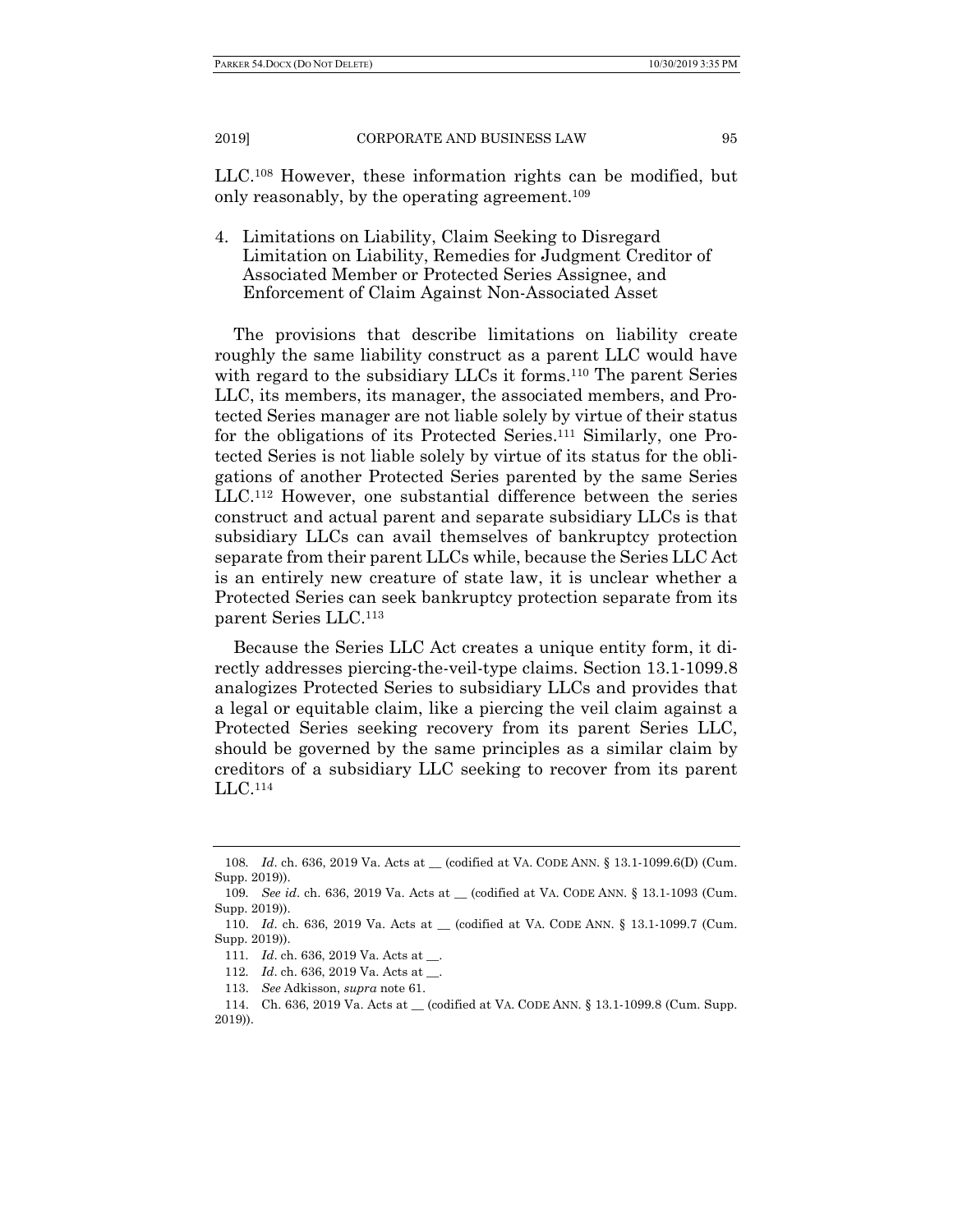Like a judgment creditor of a member of an LLC, a judgment creditor of an associated member of a Protected Series has only the rights of an assignee.115 Similarly, a judgment creditor of a Series LLC that is an associated member of its Protected Series only has the rights of an assignee. $116$ 

Section 13.1-1099.10 reflects the desire to prevent the use of Series LLCs as a way to defraud creditors, and as such, includes the penalties for failing to keep good records identifying assets as "associated assets" of either a Series LLC or a particular Protected Series it parented.117 As mentioned above, any asset that is not documented as an "associated asset" becomes a "non-associated asset."118 Non-associated assets can be realized upon by the creditors of the parent Series LLC or any Protected Series.119 Timing is important; an entity cannot simply document an asset as an associated asset after a claim is made or a judgment is entered.120 On the contrary, any asset that is not an associated asset on the date a Series LLC or Protected Series incurred the applicable liability (presumably, the date the breach of contract, tort, or other claim giving rise to liability arose) or the date the applicable judgment is enforced is protected from enforcement by a creditor.<sup>121</sup> As mentioned above, the party seeking to claim an asset is an associated asset bears the burden of proof.122

116*. Id*. ch. 636, 2019 Va. Acts at \_\_ (codified at VA. CODE ANN. § 13.1-1099(2) (Cum. Supp. 2019)).

121. *Id*. ch. 636, 2019 Va. Acts at \_\_.

<sup>115</sup>*. Id.* ch. 636, 2019 Va. Acts at (codified at VA. CODE ANN. § 13.1-1099.9(1) (Cum. Supp. 2019)).

 <sup>117.</sup> *Id*. ch. 636, 2019 Va. Acts at \_\_ (codified at VA. CODE ANN. § 13.1-1099.10 (Cum. Supp. 2019)).

<sup>118</sup>*. Id*. ch. 636, 2019 Va. Acts at \_\_ (codified at VA. CODE ANN. § 13.1-1088 (Cum. Supp. 2019)).

 <sup>119.</sup> *Id*. ch. 636, 2019 Va. Acts at \_\_ (codified at VA. CODE ANN. § 13.1-1099.10 (Cum. Supp. 2019)).

 <sup>120.</sup> *See id*. ch. 636, 2019 Va. Acts at \_\_.

<sup>122</sup>*. Id*. ch. 636, 2019 Va. Acts at \_\_ (codified at VA. CODE ANN. § 13.1-1099.10(D) (Cum. Supp. 2019)).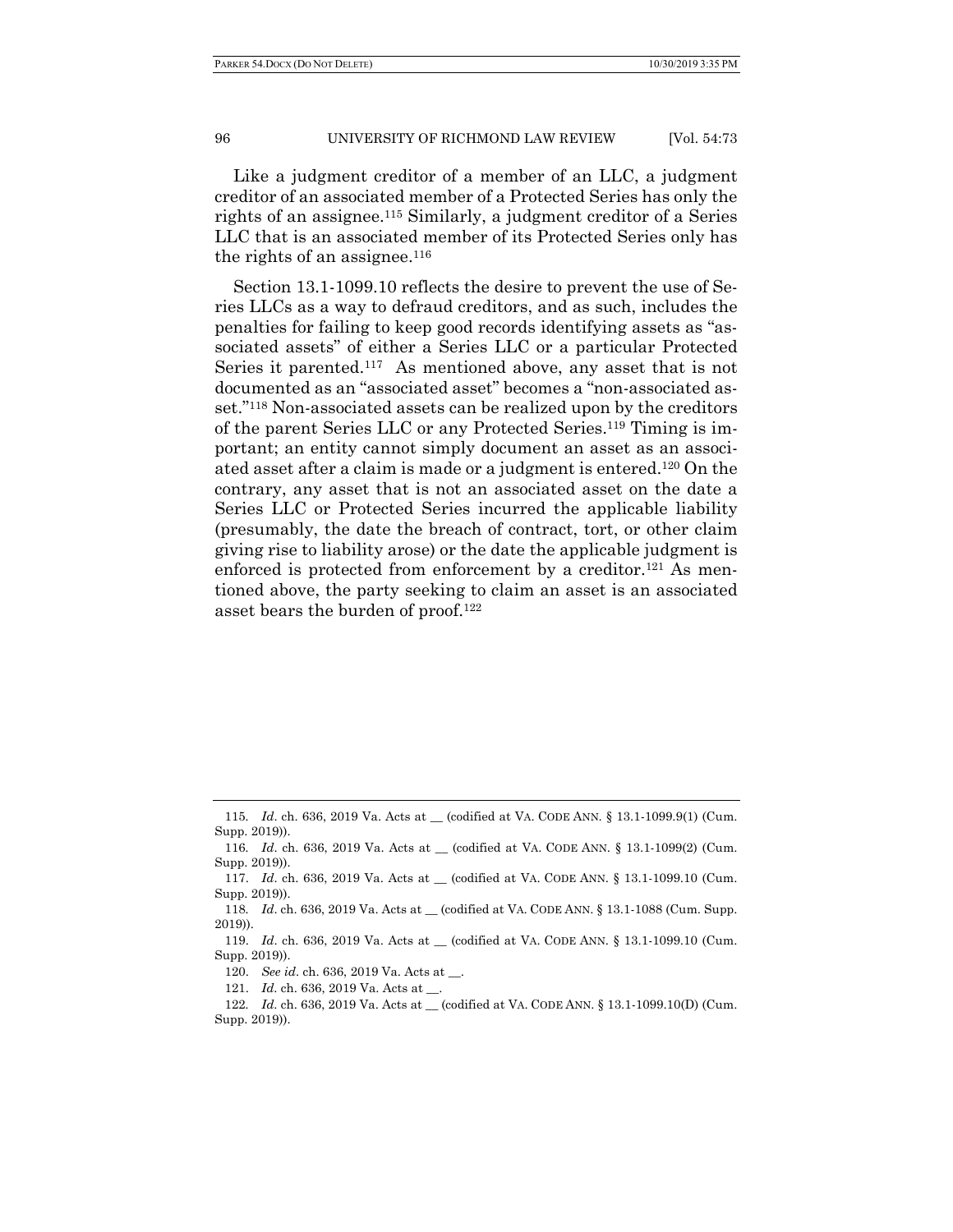5. Events Causing Dissolution of Protected Series, Winding Up Dissolved Protected Series, Voluntary Cancellation, Waiver of Cancellation Upon Dissolution, and Reinstatement of Series Limited Liability Company

A Protected Series is dissolved if its parent Series LLC is dissolved, if any trigger provided in the Series LLC's operating agreement occurs, if all members consent, if a court orders dissolution on application by an associated member or manager (same grounds are available to a member for an LLC), if a court orders dissolution on application by the Series LLC, if the Protected Series is engaged in illegal conduct, if a court orders dissolution on application by the Series LLC or a member of the Series LLC, or if the Protected Series or its parent Series LLC is automatically or involuntarily cancelled.123 A Protected Series can voluntarily wind up its affairs or have a court-supervised wind up in the same way as an ordinary LLC.124 Once its voluntary or court-supervised wind up is completed, a Protected Series files a statement of designation cancellation to terminate its existence.125 A Protected Series that has dissolved can be reinstated in a similar way that a typical LLC can be reinstated.126 However, it is important to note, unlike a typical LLC, a Protected Series cannot exist separate from its parent Series LLC; if the parent Series LLC terminates or dissolves, the Protected Series ceases to exist.127

## 6. Entity Transactions and Merger

Unlike most other entities, a Protected Series cannot engage in most fundamental transactions. For example, a Protected Series may not be a party to a merger, convert to a different entity type, redomesticate, or engage in any similar transaction.128 A Series

<sup>123</sup>*. Id.* ch. 636, 2019 Va. Acts at \_\_ (codified at VA. CODE ANN. § 13.1-1099.11 (Cum. Supp. 2019)).

<sup>124</sup>*. Id.* ch. 636, 2019 Va. Acts at \_\_ (codified at VA. CODE ANN. § 13.1-1099.12(A) (Cum. Supp. 2019)).

<sup>125</sup>*. Id.* ch. 636, 2019 Va. Acts at \_\_ (codified at VA. CODE ANN. § 13.1-1099.12(B) (Cum. Supp. 2019)).

<sup>126</sup>*. Id.* ch. 636, 2019 Va. Acts at \_\_ (codified at VA. CODE ANN. § 13.1-1099.13 (Cum. Supp. 2019)).

<sup>127</sup>*. Id.* ch. 636, 2019 Va. Acts at \_\_ (codified at VA. CODE ANN. § 13.1-1099.12 (Cum. Supp. 2019)). *But see id.* ch. 636, 2019 Va. Acts at \_\_ (codified at VA. CODE ANN. § 13.1- 1099.19 (Cum. Supp. 2019)) (allowing a Protected Series of a nonsurviving Series LLC to become a relocated Protected Series of the surviving Series LLC).

<sup>128</sup>*. Id.* ch. 636, 2019 Va. Acts at \_\_ (codified at VA. CODE ANN. § 13.1-1099.14 (Cum.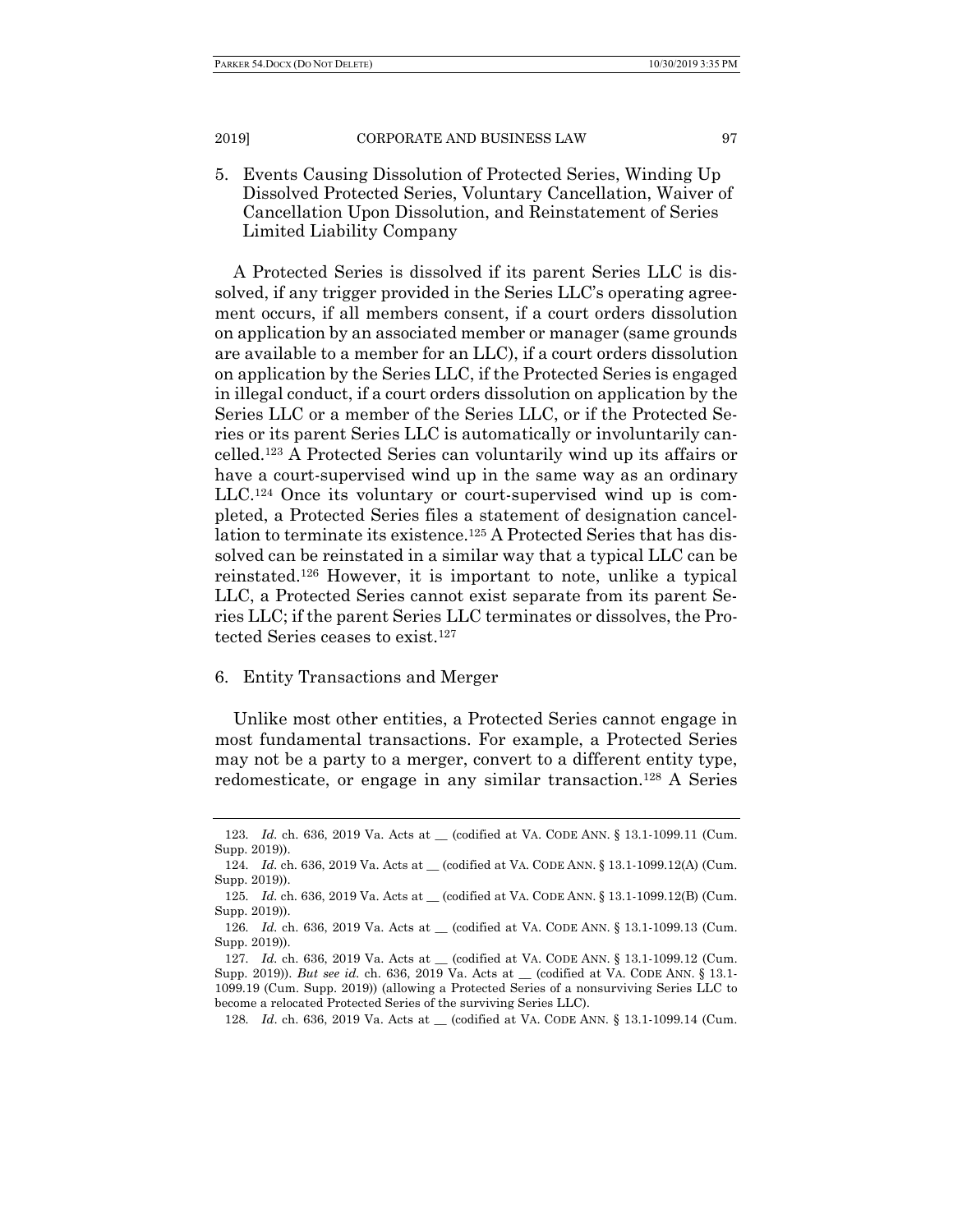LLC is also constrained from engaging in several fundamental transactions.129 A Series LLC cannot convert to a different type of entity, redomesticate, or be a party to a merger with any form of entity other than a limited liability company.<sup>130</sup>

### 7. Foreign Series LLCs

Sections 13.1-1099.21 to -1099.24 cover in detail how Virginia law will apply to Series LLCs formed in other states. In particular, Virginia will apply the laws of the state of formation to the internal affairs of a foreign Series LLC.131 Virginia will require foreign Series LLCs and Protected Series transacting business in Virginia to register in the Commonwealth.132 However, the activity of a particular Protected Series will not confer jurisdiction over or require the parent Series LLC or other Protected Series to register to do business in Virginia, and the activity of the parent Series LLC will not confer jurisdiction over or require its subsidiary Protected Series to register to do business in Virginia.133

## III. SELECTED CASE AFFECTING CORPORATE AND BUSINESS LAW

## A. May v. R.A. Yancey Lumber Corporation

In *May v. R.A. Yancey Lumber Corp.*, the Supreme Court of Virginia addressed whether a corporation can modify the safe harbor in section 13.1-724(A) of VSCA in its bylaws.<sup>134</sup>

R.A. Yancey Lumber Corporation ("Yancy Lumber") was a Virginia corporation that owned 2500 acres of real estate containing timber (the "Timber Business") and a mill business that processed raw lumber into a finished product (the "Mill Business").135 In its

Supp. 2019)).

<sup>129.</sup> *Id.* ch. 636, 2019 Va. Acts at \_\_ (codified at VA. CODE ANN. § 13.1-1099.15 (Cum. Supp. 2019)).

<sup>130</sup>*. Id*. ch. 636, 2019 Va. Acts at \_\_ (codified at VA. CODE ANN. §§ 13.1-1099.15, -1099.16 (Cum. Supp. 2019)).

<sup>131</sup>*. Id.* ch. 636, 2019 Va. Acts at \_\_ (codified at VA. CODE ANN. § 13.1-1099.21 (Cum. Supp. 2019)).

<sup>132</sup>*. Id.* ch. 636, 2019 Va. Acts at \_\_ (codified at VA. CODE ANN. § 13.1-1099.23 (Cum. Supp. 2019)).

<sup>133</sup>*. Id*. ch. 636, 2019 Va. Acts at \_\_ (codified at VA. CODE ANN. § 13.1-1099.22 (Cum. Supp. 2019)).

 <sup>134. 297</sup> Va. 1, 822 S.E.2d 358 (2019).

<sup>135</sup>*. Id*. at 6, 822 S.E.2d at 361.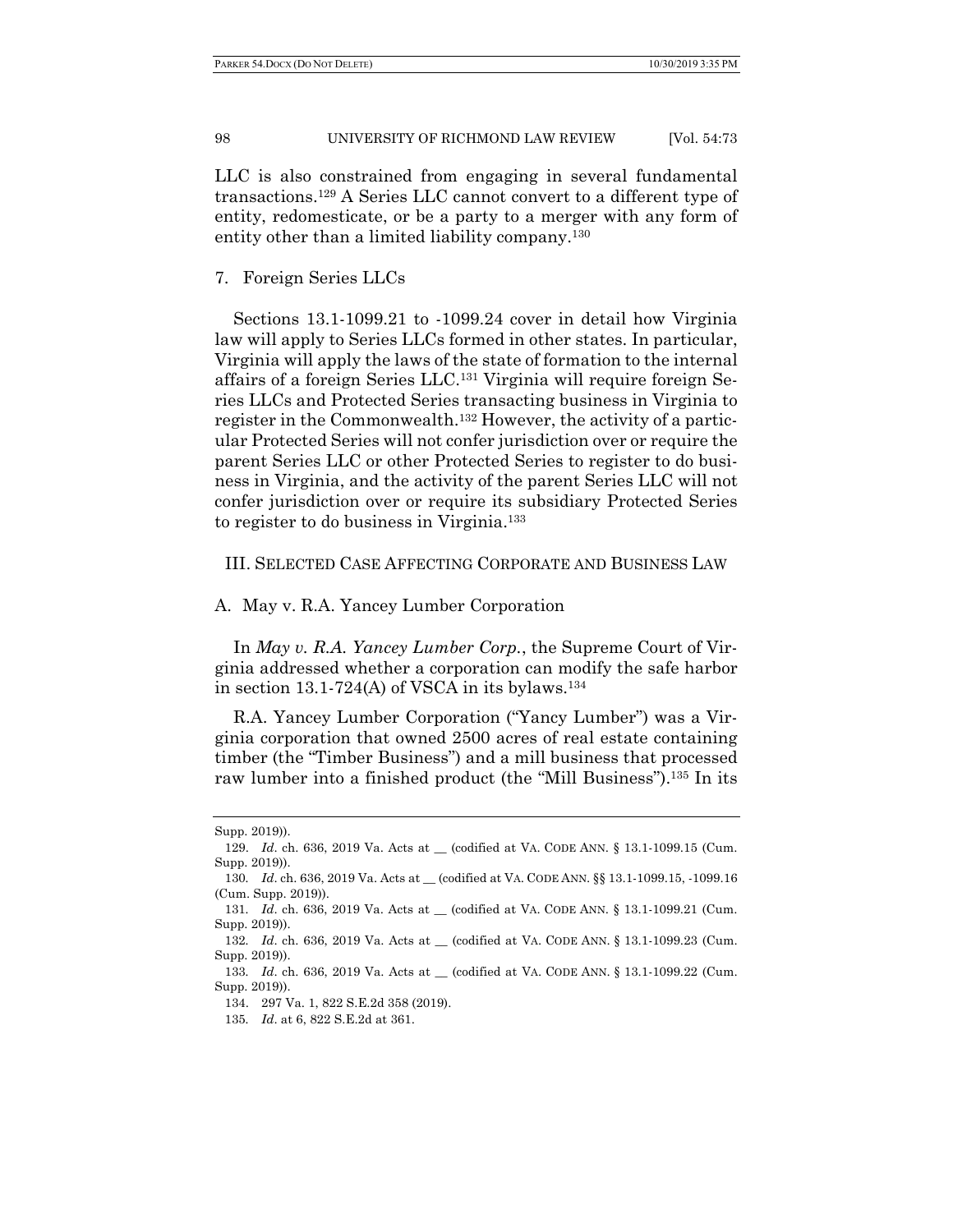bylaws, Yancy Lumber attempted to modify the safe harbor in section 13.1-724(A) of VSCA (italicized below):

A. A sale, lease, exchange or other disposition of the corporation's assets, other than a disposition described in § 13.1-723, requires approval of the corporation's shareholders if the disposition would leave the corporation without a significant continuing business activity. *Unless the articles of incorporation or a shareholder-approved bylaw otherwise provide, if a corporation retains a business activity that represented at least 20 percent of total assets at the end of the most recently completed fiscal year, and 20 percent of either (i) income from continuing operations before taxes or (ii) revenues from continuing operations for that fiscal year, in each case of the corporation and any of its subsidiaries that are consolidated for purposes of federal income taxes, the corporation will conclusively be deemed to have retained a significant continuing business activity*. 136

This language is frequently referred to as the "safe harbor" language—if it fits within the safe harbor, the transaction does not require approval of shareholders holding two-thirds of the outstanding shares.137 The board of Yancey Lumber included the following provision in its bylaws which was approved by shareholders holding a majority of the shares outstanding on December 16, 2015:

Notwithstanding anything herein or any non-mandatory provisions of the [Virginia Stock Corporation Act] to the contrary, either the Mill Business or the Timber Business alone, without the other or any other business activity, shall constitute a significant continuing business activity in the event such business is retained by the Corporation following the sale, lease, exchange or other disposition of the Corporation's other assets if the fair market value of the retained business assets constitutes at least twenty-five percent (25%) of the fair market value of all of the Corporation's assets in the aggregate prior to such sale, lease, exchange or other disposition, excluding for all purposes hereunder cash and cash equivalents. For purposes hereunder, the most recent assessed value for local tax purposes of real property owned by the Corporation shall be considered its fair market value, absent the existence of a fair market value determination by a qualified real estate appraiser made within one year prior to the relevant determination date, in which case the most recent of such determinations shall be used to establish fair market value. This Article XII is intended to operate in lieu of the definition of "significant continuing business activity" set forth in Section 13.1-724(A) of the Code of Virginia (which

 <sup>136.</sup> VA. CODE ANN. § 13.1-724(A) (Cum. Supp. 2018); *May*, 297 Va. at 7, 822 S.E.2d at 361–62.

 <sup>137.</sup> *May*, 297 Va. at 10, 822 S.E.2d at 363.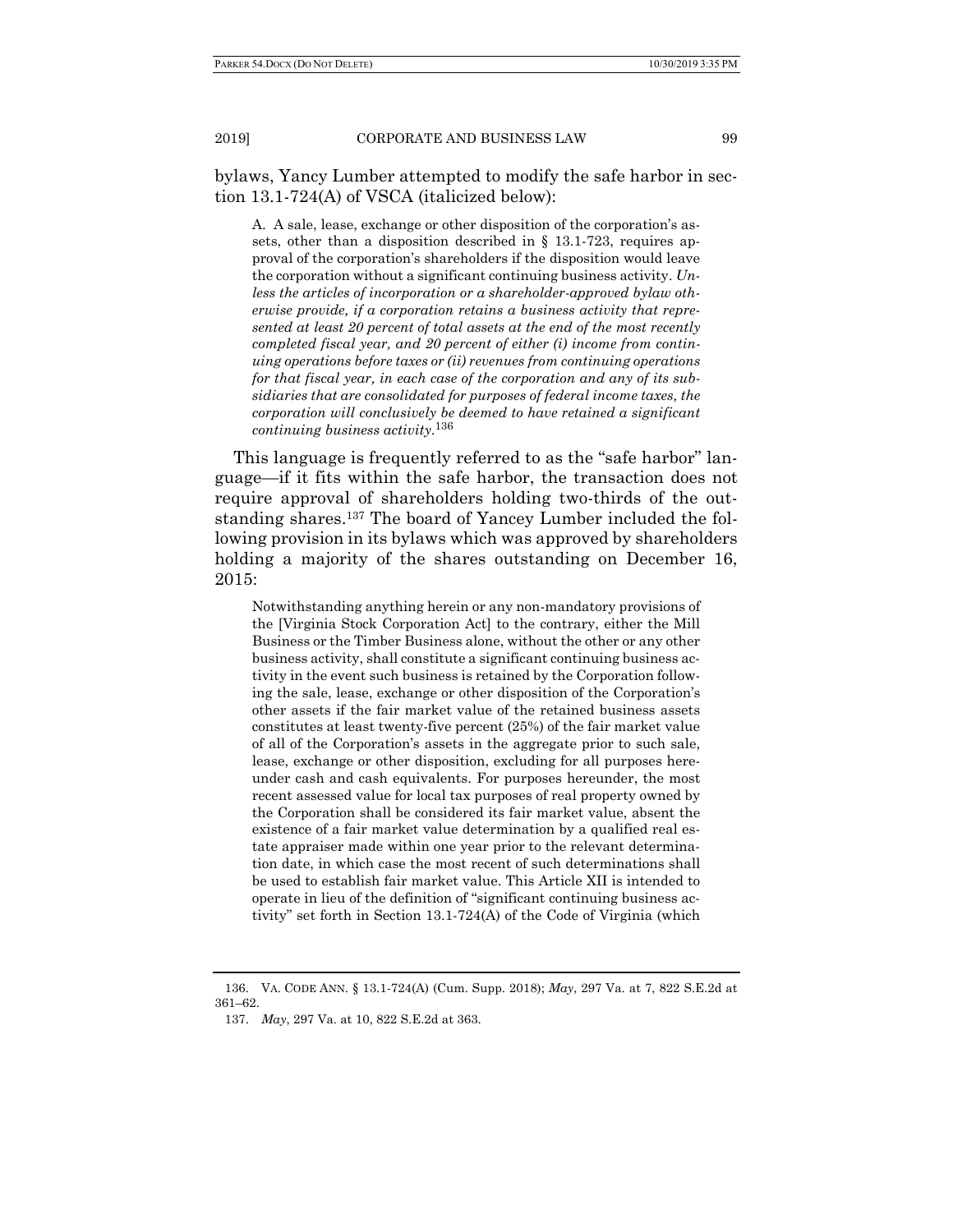statutory definition is provided for use in the absence of a defined term in the applicable articles of incorporation or bylaws).138

Subsequently, the board recommended that the third sentence above be amended to read as follows:

For purposes hereunder, the most recent . . . gross land and improvement values determined by local tax authority for local . . . taxation of real property owned by the Corporation, irrespective of any land use deferral, shall be considered . . . such real estate's fair market value, absent the existence of a fair market value determination by a qualified real estate appraiser made within one year prior to the relevant determination date, in which case the most recent of such determinations shall be used to establish fair market value.<sup>139</sup>

A pair of minority shareholders, Sarah Yancey May and her exhusband, Bill May, who collectively owned slightly more than onethird of the stock, voted against the first amendment.140 Sarah also objected in writing to the first amendment.141 Bill, along with all shareholders other than Sarah, agreed to the second amendment on March 25, 2016, so the second amendment technically received approval of shareholders holding two-thirds of the outstanding shares.142

In May 2017, Yancey Lumber executed a letter of intent to sell the assets of the Mill Business.143 Sarah objected to the letter of intent and a subsequent amendment that added a \$250,000 break up fee in the event the sale of the Mill Business did not close.144 On August 11, 2017, Sarah filed a complaint in the Circuit Court of Albemarle County seeking a declaratory judgment that the first amendment and second amendment could not modify section 13.1- 724.A of VSCA, and thus, the sale of the Mill Business required shareholder approval.145

The trial court, relying on the following phrase, "unless the articles of incorporation or a shareholder-approved bylaw otherwise provide," found that the bylaw amendments could modify section 13.1-724.A of VSCA, noting the statute did not say a bylaw approved by two-thirds of the shareholders, and entered judgment in

<sup>138</sup>*. Id*. at 7, 822 S.E.2d at 361–62.

<sup>139</sup>*. Id*. at 8, 822 S.E.2d at 362.

<sup>140</sup>*. Id*. at 8, 822 S.E.2d at 362.

<sup>141</sup>*. Id*. at 8, 822 S.E.2d at 362.

<sup>142</sup>*. Id*. at 8, 822 S.E.2d at 362.

<sup>143</sup>*. Id*. at 8, 822 S.E.2d at 362.

<sup>144</sup>*. Id*. at 8, 822 S.E.2d at 362.

<sup>145</sup>*. Id*. at 9, 822 S.E.2d at 362.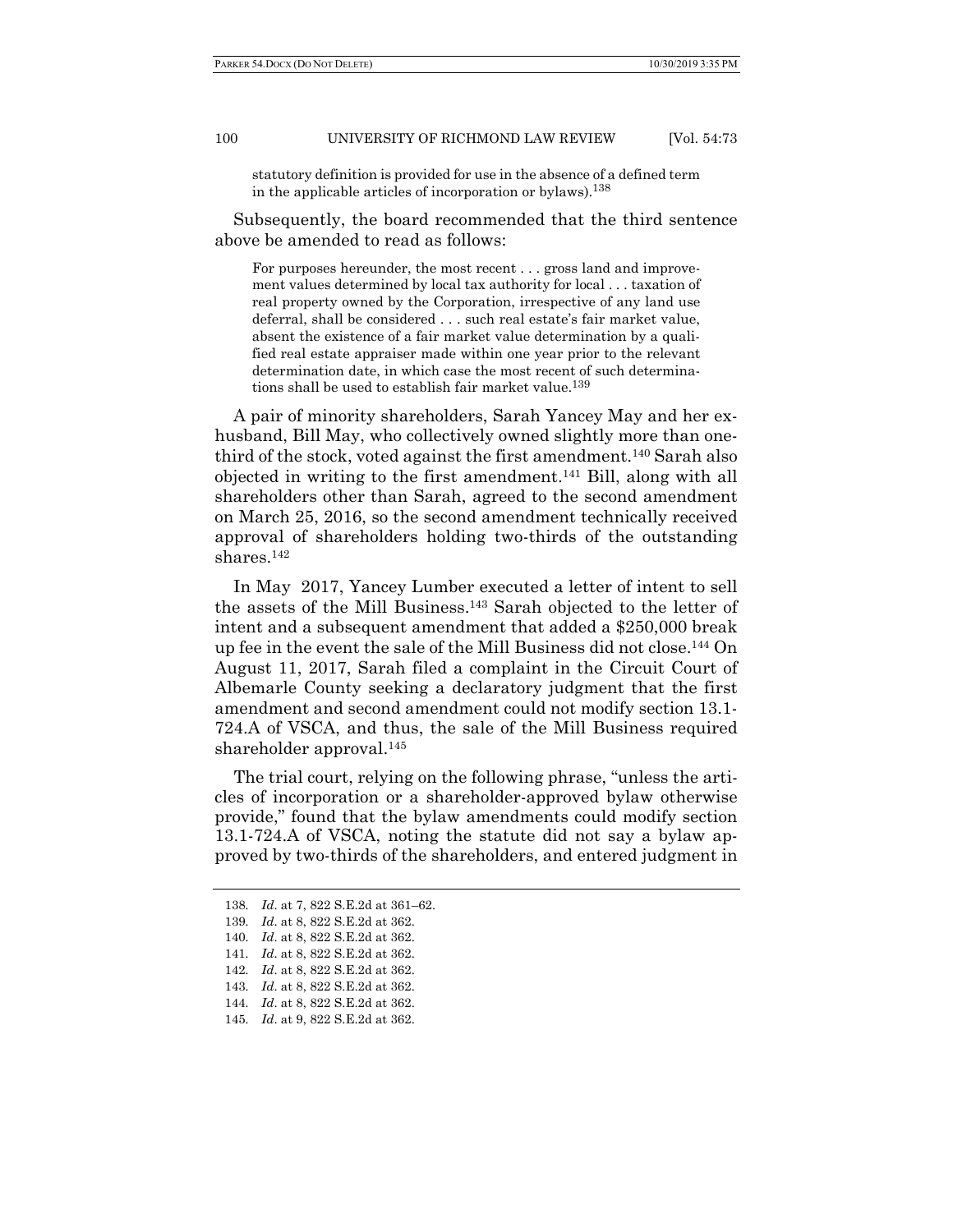favor of the Corporation.<sup>146</sup> Sarah appealed, and the Supreme Court of Virginia granted four assignments of error, one of which was

[t]he trial court erred in granting the Company's Special Plea in Bar and entering judgment against Sarah on the ground that a mere majority of the Company's shareholders may not amend or redefine the statutory safe harbor of [Virginia] Code § 13.1-724, nor create its own safe harbor, through the amendment of the Company's bylaws.  $^{147}$ 

Yancey Lumber argued the position that a bylaw approved by shareholders, holding a majority of the shares present, was sufficient to modify the safe harbor given that the introductory language to the safe harbor appeared to allow modification and did not require a vote of two-thirds of the outstanding shares.<sup>148</sup> In its analysis, the court stated:

The plain language of the statute does not support the Corporation's claim that the exception in the safe harbor provision permits a corporation to adopt a bylaw that redefines the meaning of "significant continuing business activity" to be anything that the majority designates it to be. The safe harbor provision simply states a default threshold, and the plain language of the statutory exception to the application of that threshold only allows a corporation to accept or reject that threshold.149

The court reasoned that another interpretation could render the requirement that two-thirds of the outstanding shares approve a sale of substantially all assets meaningless.150 The court noted that section 13.1-724(E) of VSCA only permits a modification of the twothirds vote requirement in the articles of incorporation.151

Yancey Lumber also argued that because Bill May approved the second amendment, he implicitly approved the first amendment, and thus the applicable bylaw amendment was approved by twothirds of the outstanding shares.152 The court found that argument flawed, reasoning that the two-thirds vote requirement only applies to the asset sale, and that a vote for the second amendment could not ratify the entire bylaws.153

<sup>146</sup>*. Id*. at 10, 13, 822 S.E.2d at 363–64.

<sup>147</sup>*. Id*. at 11–12, 822 S.E.2d at 364.

 <sup>148.</sup> *Id*. at 13, 822 S.E.2d at 364.

<sup>149</sup>*. Id*. at 16, 822 S.E.2d at 366.

 <sup>150.</sup> *Id*. at 16, 822 S.E.2d at 366.

<sup>151</sup>*. Id*. at 16, 822 S.E.2d at 366.

 <sup>152.</sup> *Id*. at 13, 822 S.E.2d at 364–65.

 <sup>153.</sup> *Id*. at 17, 822 S.E.2d at 364–65.